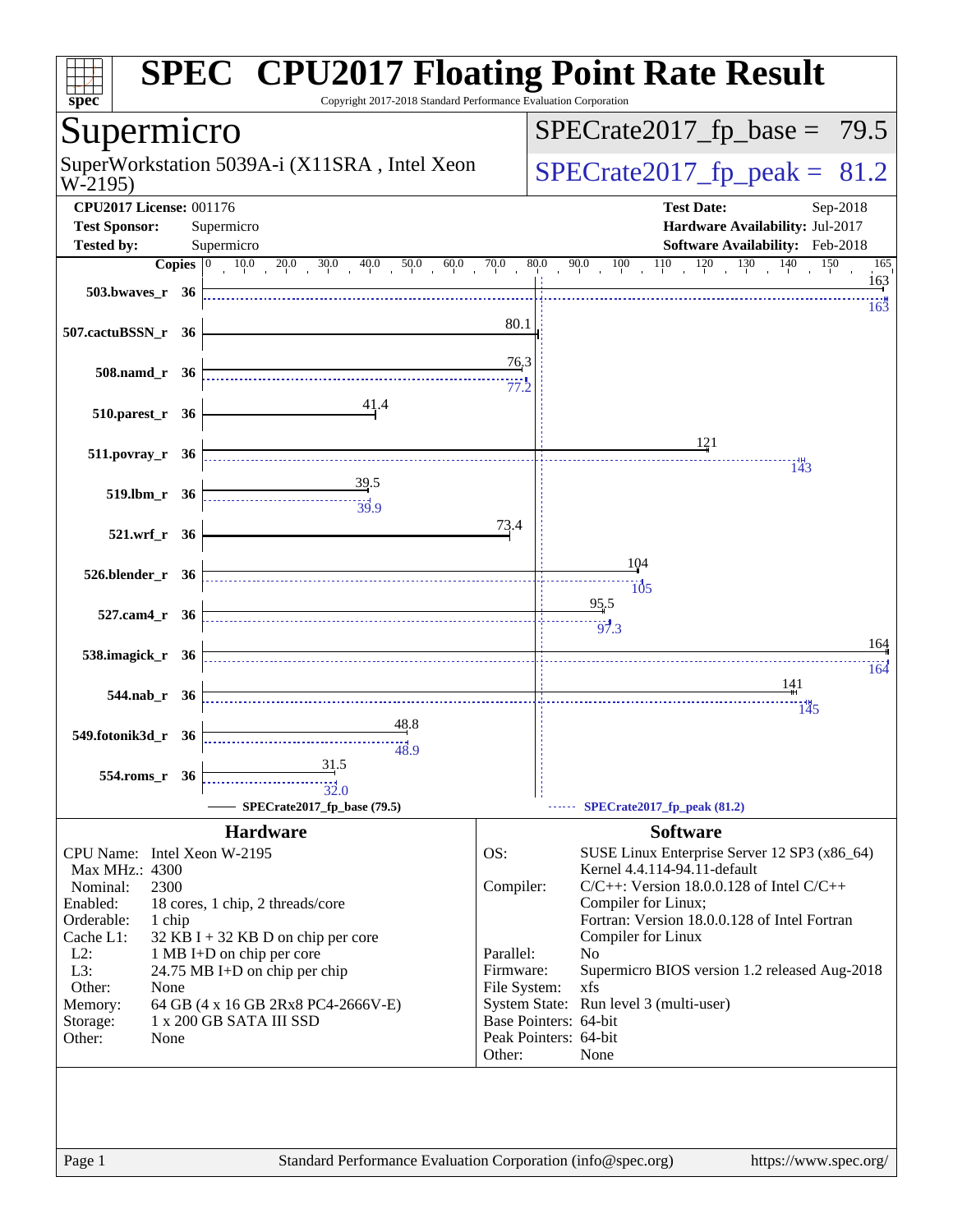

Copyright 2017-2018 Standard Performance Evaluation Corporation

# Supermicro

W-2195) SuperWorkstation 5039A-i (X11SRA, Intel Xeon  $\big|$  [SPECrate2017\\_fp\\_peak =](http://www.spec.org/auto/cpu2017/Docs/result-fields.html#SPECrate2017fppeak) 81.2

 $SPECTate2017_fp\_base = 79.5$ 

**[CPU2017 License:](http://www.spec.org/auto/cpu2017/Docs/result-fields.html#CPU2017License)** 001176 **[Test Date:](http://www.spec.org/auto/cpu2017/Docs/result-fields.html#TestDate)** Sep-2018

**[Test Sponsor:](http://www.spec.org/auto/cpu2017/Docs/result-fields.html#TestSponsor)** Supermicro **[Hardware Availability:](http://www.spec.org/auto/cpu2017/Docs/result-fields.html#HardwareAvailability)** Jul-2017

**[Tested by:](http://www.spec.org/auto/cpu2017/Docs/result-fields.html#Testedby)** Supermicro **[Software Availability:](http://www.spec.org/auto/cpu2017/Docs/result-fields.html#SoftwareAvailability)** Feb-2018

#### **[Results Table](http://www.spec.org/auto/cpu2017/Docs/result-fields.html#ResultsTable)**

|                                   | <b>Base</b>   |                |            |                | <b>Peak</b> |                |       |               |                |              |                |              |                |              |
|-----------------------------------|---------------|----------------|------------|----------------|-------------|----------------|-------|---------------|----------------|--------------|----------------|--------------|----------------|--------------|
| <b>Benchmark</b>                  | <b>Copies</b> | <b>Seconds</b> | Ratio      | <b>Seconds</b> | Ratio       | <b>Seconds</b> | Ratio | <b>Copies</b> | <b>Seconds</b> | <b>Ratio</b> | <b>Seconds</b> | <b>Ratio</b> | <b>Seconds</b> | <b>Ratio</b> |
| 503.bwayes_r                      | 36            | 2219           | 163        | 2220           | 163         | 2221           | 163   | 36            | 2215           | 163          | 2210           | 163          | 2205           | 164          |
| 507.cactuBSSN r                   | 36            | 568            | 80.3       | 569            | 80.1        | 569            | 80.1  | 36            | 568            | 80.3         | 569            | 80.1         | 569            | 80.1         |
| $508$ .namd_r                     | 36            | 448            | 76.4       | 448            | 76.3        | 449            | 76.2  | 36            | 441            | 77.6         | 443            | 77.2         | 443            | 77.2         |
| $510.parest_r$                    | 36            | 2273           | 41.4       | 2277           | 41.4        | 2293           | 41.1  | 36            | 2273           | 41.4         | 2277           | 41.4         | 2293           | 41.1         |
| 511.povray_r                      | 36            | 697            | <u>121</u> | 697            | 121         | 695            | 121   | 36            | 587            | <u>143</u>   | 584            | 144          | 590            | 143          |
| 519.1bm r                         | 36            | 961            | 39.5       | 963            | 39.4        | 961            | 39.5  | 36            | 951            | 39.9         | 951            | 39.9         | 950            | 40.0         |
| $521.wrf_r$                       | 36            | 1099           | 73.4       | 1100           | 73.3        | 1099           | 73.4  | 36            | 1099           | 73.4         | 1100           | 73.3         | 1099           | 73.4         |
| 526.blender r                     | 36            | 527            | 104        | 528            | 104         | 526            | 104   | 36            | 522            | 105          | 521            | 105          | 522            | 105          |
| 527.cam4 r                        | 36            | 659            | 95.5       | 656            | 96.0        | 659            | 95.5  | 36            | 648            | 97.2         | 646            | 97.5         | 647            | 97.3         |
| 538.imagick_r                     | 36            | 548            | 163        | 547            | 164         | 546            | 164   | 36            | 546            | 164          | 547            | 164          | 546            | 164          |
| 544.nab r                         | 36            | 430            | 141        | 427            | 142         | 431            | 141   | 36            | 418            | 145          | 420            | 144          | 416            | 145          |
| 549.fotonik3d_r                   | 36            | 2876           | 48.8       | 2874           | 48.8        | 2875           | 48.8  | 36            | 2867           | 48.9         | 2866           | 49.0         | 2867           | 48.9         |
| $554$ .roms r                     | 36            | 1818           | 31.5       | 1814           | 31.5        | 1815           | 31.5  | 36            | 1790           | 32.0         | 1790           | 32.0         | 1792           | 31.9         |
| $SPECrate2017_fp\_base =$<br>79.5 |               |                |            |                |             |                |       |               |                |              |                |              |                |              |

**[SPECrate2017\\_fp\\_peak =](http://www.spec.org/auto/cpu2017/Docs/result-fields.html#SPECrate2017fppeak) 81.2**

Results appear in the [order in which they were run.](http://www.spec.org/auto/cpu2017/Docs/result-fields.html#RunOrder) Bold underlined text [indicates a median measurement.](http://www.spec.org/auto/cpu2017/Docs/result-fields.html#Median)

#### **[Submit Notes](http://www.spec.org/auto/cpu2017/Docs/result-fields.html#SubmitNotes)**

 The taskset mechanism was used to bind copies to processors. The config file option 'submit' was used to generate taskset commands to bind each copy to a specific processor. For details, please see the config file.

#### **[Operating System Notes](http://www.spec.org/auto/cpu2017/Docs/result-fields.html#OperatingSystemNotes)**

 Stack size set to unlimited using "ulimit -s unlimited" CPU frequency governor set with: cpupower -c all frequency-set -g performance

### **[General Notes](http://www.spec.org/auto/cpu2017/Docs/result-fields.html#GeneralNotes)**

Environment variables set by runcpu before the start of the run: LD\_LIBRARY\_PATH = "/home/cpu2017/lib/ia32:/home/cpu2017/lib/intel64:/home/cpu2017/je5.0.1-32:/home/cpu2017/je5.0.1-64"

 Binaries compiled on a system with 1x Intel Core i7-4790 CPU + 32GB RAM memory using Redhat Enterprise Linux 7.4 Transparent Huge Pages enabled by default Prior to runcpu invocation Filesystem page cache synced and cleared with: sync; echo 3> /proc/sys/vm/drop\_caches

Yes: The test sponsor attests, as of date of publication, that CVE-2017-5754 (Meltdown)

|        | (Continued on next page)                                    |                       |
|--------|-------------------------------------------------------------|-----------------------|
| Page 2 | Standard Performance Evaluation Corporation (info@spec.org) | https://www.spec.org/ |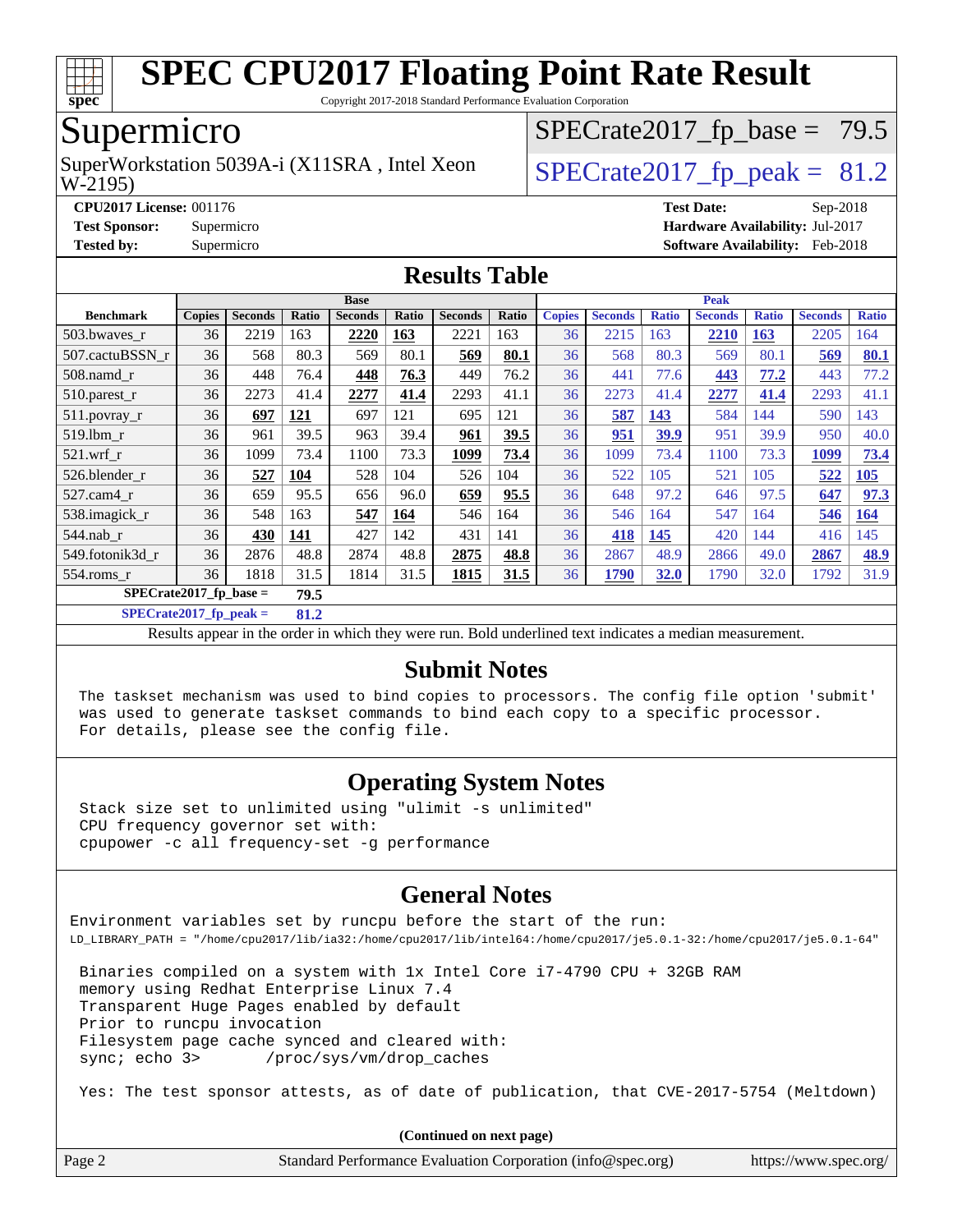

Copyright 2017-2018 Standard Performance Evaluation Corporation

### Supermicro

W-2195) SuperWorkstation 5039A-i (X11SRA, Intel Xeon  $\big|$  [SPECrate2017\\_fp\\_peak =](http://www.spec.org/auto/cpu2017/Docs/result-fields.html#SPECrate2017fppeak) 81.2

 $SPECTate2017_fp\_base = 79.5$ 

**[CPU2017 License:](http://www.spec.org/auto/cpu2017/Docs/result-fields.html#CPU2017License)** 001176 **[Test Date:](http://www.spec.org/auto/cpu2017/Docs/result-fields.html#TestDate)** Sep-2018 **[Test Sponsor:](http://www.spec.org/auto/cpu2017/Docs/result-fields.html#TestSponsor)** Supermicro **[Hardware Availability:](http://www.spec.org/auto/cpu2017/Docs/result-fields.html#HardwareAvailability)** Jul-2017 **[Tested by:](http://www.spec.org/auto/cpu2017/Docs/result-fields.html#Testedby)** Supermicro **[Software Availability:](http://www.spec.org/auto/cpu2017/Docs/result-fields.html#SoftwareAvailability)** Feb-2018

#### **[General Notes \(Continued\)](http://www.spec.org/auto/cpu2017/Docs/result-fields.html#GeneralNotes)**

 is mitigated in the system as tested and documented. Yes: The test sponsor attests, as of date of publication, that CVE-2017-5753 (Spectre variant 1) is mitigated in the system as tested and documented. Yes: The test sponsor attests, as of date of publication, that CVE-2017-5715 (Spectre variant 2) is mitigated in the system as tested and documented.

#### **[Platform Notes](http://www.spec.org/auto/cpu2017/Docs/result-fields.html#PlatformNotes)**

Page 3 Standard Performance Evaluation Corporation [\(info@spec.org\)](mailto:info@spec.org) <https://www.spec.org/> Sysinfo program /home/cpu2017/bin/sysinfo Rev: r5797 of 2017-06-14 96c45e4568ad54c135fd618bcc091c0f running on linux-k7zv Fri Sep 14 09:33:29 2018 SUT (System Under Test) info as seen by some common utilities. For more information on this section, see <https://www.spec.org/cpu2017/Docs/config.html#sysinfo> From /proc/cpuinfo model name : Intel(R) Xeon(R) W-2195 CPU @ 2.30GHz 1 "physical id"s (chips) 36 "processors" cores, siblings (Caution: counting these is hw and system dependent. The following excerpts from /proc/cpuinfo might not be reliable. Use with caution.) cpu cores : 18 siblings : 36 physical 0: cores 0 1 2 3 4 8 9 10 11 16 17 18 19 20 24 25 26 27 From lscpu: Architecture: x86\_64 CPU op-mode(s): 32-bit, 64-bit Byte Order: Little Endian  $CPU(s):$  36 On-line CPU(s) list: 0-35 Thread(s) per core: 2 Core(s) per socket: 18 Socket(s): 1 NUMA node(s): 1 Vendor ID: GenuineIntel CPU family: 6 Model: 85 Model name: Intel(R) Xeon(R) W-2195 CPU @ 2.30GHz Stepping: 4 CPU MHz: 1000.000 CPU max MHz: 2301.0000 CPU min MHz: 1000.0000 BogoMIPS: 4607.89 Virtualization: VT-x **(Continued on next page)**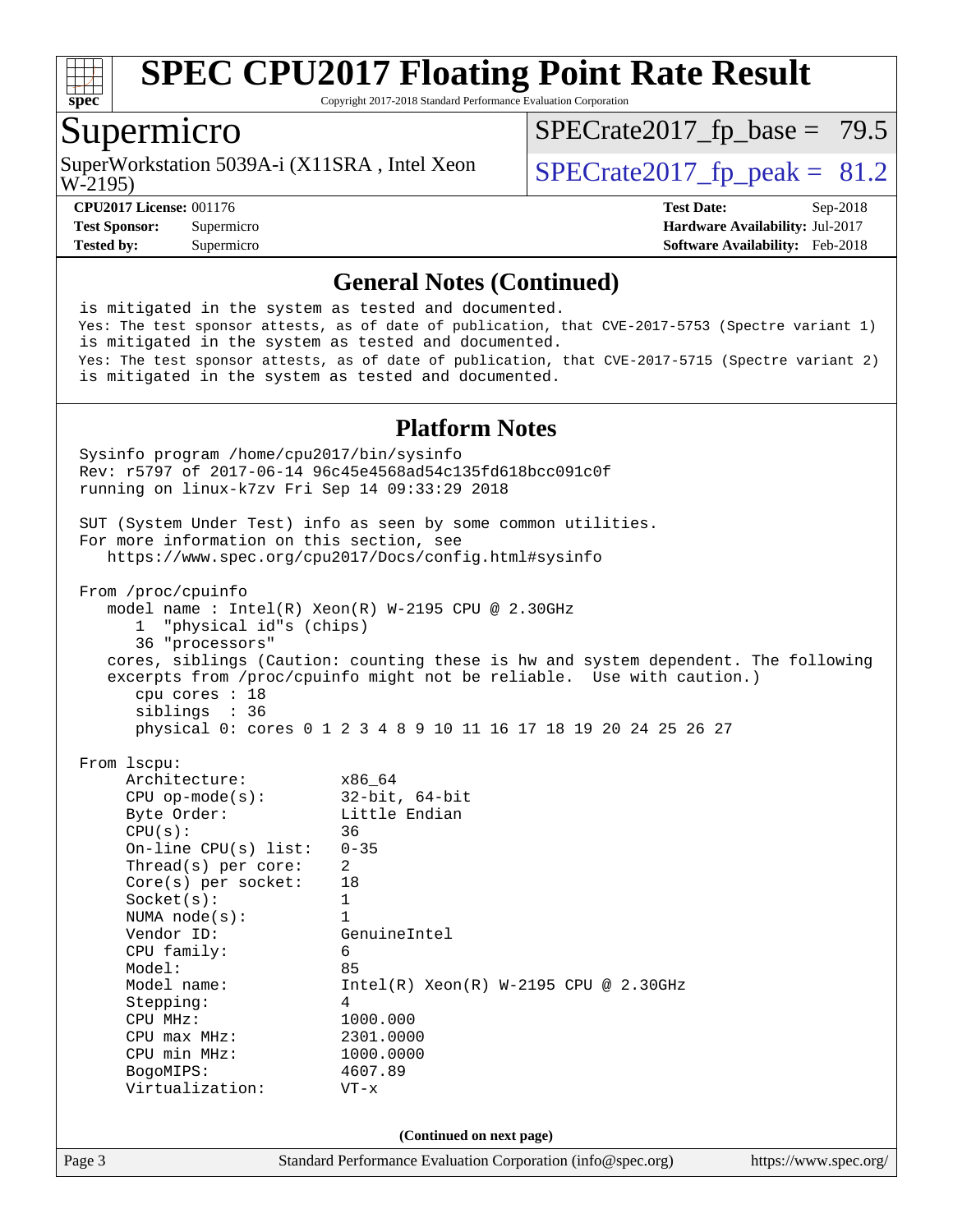

Copyright 2017-2018 Standard Performance Evaluation Corporation

# Supermicro

W-2195) SuperWorkstation 5039A-i (X11SRA, Intel Xeon  $\big|$  [SPECrate2017\\_fp\\_peak =](http://www.spec.org/auto/cpu2017/Docs/result-fields.html#SPECrate2017fppeak) 81.2

 $SPECTate2017_fp\_base = 79.5$ 

**[Tested by:](http://www.spec.org/auto/cpu2017/Docs/result-fields.html#Testedby)** Supermicro **[Software Availability:](http://www.spec.org/auto/cpu2017/Docs/result-fields.html#SoftwareAvailability)** Feb-2018

**[CPU2017 License:](http://www.spec.org/auto/cpu2017/Docs/result-fields.html#CPU2017License)** 001176 **[Test Date:](http://www.spec.org/auto/cpu2017/Docs/result-fields.html#TestDate)** Sep-2018 **[Test Sponsor:](http://www.spec.org/auto/cpu2017/Docs/result-fields.html#TestSponsor)** Supermicro **[Hardware Availability:](http://www.spec.org/auto/cpu2017/Docs/result-fields.html#HardwareAvailability)** Jul-2017

#### **[Platform Notes \(Continued\)](http://www.spec.org/auto/cpu2017/Docs/result-fields.html#PlatformNotes)**

 L1d cache: 32K L1i cache: 32K L2 cache: 1024K L3 cache: 25344K NUMA node0 CPU(s): 0-35 Flags: fpu vme de pse tsc msr pae mce cx8 apic sep mtrr pge mca cmov pat pse36 clflush dts acpi mmx fxsr sse sse2 ss ht tm pbe syscall nx pdpe1gb rdtscp lm constant\_tsc art arch\_perfmon pebs bts rep\_good nopl xtopology nonstop\_tsc aperfmperf eagerfpu pni pclmulqdq dtes64 monitor ds\_cpl vmx smx est tm2 ssse3 sdbg fma cx16 xtpr pdcm pcid dca sse4\_1 sse4\_2 x2apic movbe popcnt tsc\_deadline\_timer aes xsave avx f16c rdrand lahf\_lm abm 3dnowprefetch ida arat epb invpcid\_single pln pts dtherm intel\_pt rsb\_ctxsw spec\_ctrl retpoline kaiser tpr\_shadow vnmi flexpriority ept vpid fsgsbase tsc\_adjust bmi1 hle avx2 smep bmi2 erms invpcid rtm cqm mpx avx512f avx512dq rdseed adx smap clflushopt clwb avx512cd avx512bw avx512vl xsaveopt xsavec xgetbv1 cqm\_llc cqm\_occup\_llc /proc/cpuinfo cache data cache size : 25344 KB From numactl --hardware WARNING: a numactl 'node' might or might not correspond to a physical chip. available: 1 nodes (0) node 0 cpus: 0 1 2 3 4 5 6 7 8 9 10 11 12 13 14 15 16 17 18 19 20 21 22 23 24 25 26 27 28 29 30 31 32 33 34 35 node 0 size: 64116 MB node 0 free: 63521 MB node distances: node 0 0: 10 From /proc/meminfo MemTotal: 65655080 kB HugePages\_Total: 0 Hugepagesize: 2048 kB From /etc/\*release\* /etc/\*version\* SuSE-release: SUSE Linux Enterprise Server 12 (x86\_64) VERSION = 12 PATCHLEVEL = 3 # This file is deprecated and will be removed in a future service pack or release. # Please check /etc/os-release for details about this release. os-release: NAME="SLES" VERSION="12-SP3" VERSION\_ID="12.3" PRETTY\_NAME="SUSE Linux Enterprise Server 12 SP3" **(Continued on next page)**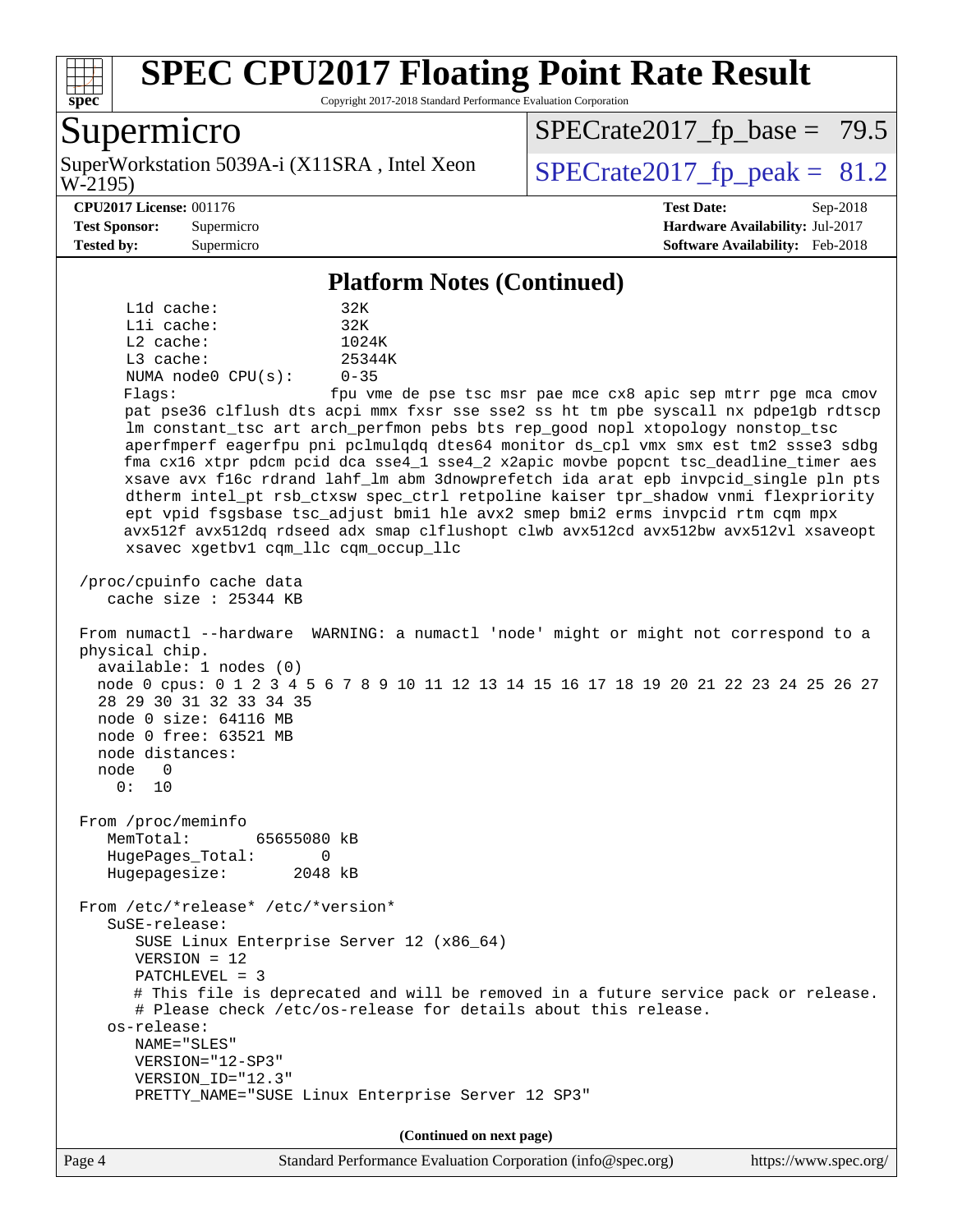

Copyright 2017-2018 Standard Performance Evaluation Corporation

### Supermicro

W-2195) SuperWorkstation 5039A-i (X11SRA, Intel Xeon  $\big|$  [SPECrate2017\\_fp\\_peak =](http://www.spec.org/auto/cpu2017/Docs/result-fields.html#SPECrate2017fppeak) 81.2

 $SPECTate2017_fp\_base = 79.5$ 

**[CPU2017 License:](http://www.spec.org/auto/cpu2017/Docs/result-fields.html#CPU2017License)** 001176 **[Test Date:](http://www.spec.org/auto/cpu2017/Docs/result-fields.html#TestDate)** Sep-2018 **[Test Sponsor:](http://www.spec.org/auto/cpu2017/Docs/result-fields.html#TestSponsor)** Supermicro **[Hardware Availability:](http://www.spec.org/auto/cpu2017/Docs/result-fields.html#HardwareAvailability)** Jul-2017 **[Tested by:](http://www.spec.org/auto/cpu2017/Docs/result-fields.html#Testedby)** Supermicro **[Software Availability:](http://www.spec.org/auto/cpu2017/Docs/result-fields.html#SoftwareAvailability)** Feb-2018

#### **[Platform Notes \(Continued\)](http://www.spec.org/auto/cpu2017/Docs/result-fields.html#PlatformNotes)**

 ID="sles" ANSI\_COLOR="0;32" CPE\_NAME="cpe:/o:suse:sles:12:sp3"

uname -a:

 Linux linux-k7zv 4.4.114-94.11-default #1 SMP Thu Feb 1 19:28:26 UTC 2018 (4309ff9) x86\_64 x86\_64 x86\_64 GNU/Linux

run-level 3 Sep 14 09:30

 SPEC is set to: /home/cpu2017 Filesystem Type Size Used Avail Use% Mounted on /dev/sda4 xfs 145G 13G 132G 9% /home

 Additional information from dmidecode follows. WARNING: Use caution when you interpret this section. The 'dmidecode' program reads system data which is "intended to allow hardware to be accurately determined", but the intent may not be met, as there are frequent changes to hardware, firmware, and the "DMTF SMBIOS" standard. BIOS American Megatrends Inc. 1.2 08/23/2018 Memory:

 4x Micron 18ADF2G72AZ-2G6H1R 16 GB 2 rank 2666 4x NO DIMM NO DIMM

(End of data from sysinfo program)

#### **[Compiler Version Notes](http://www.spec.org/auto/cpu2017/Docs/result-fields.html#CompilerVersionNotes)**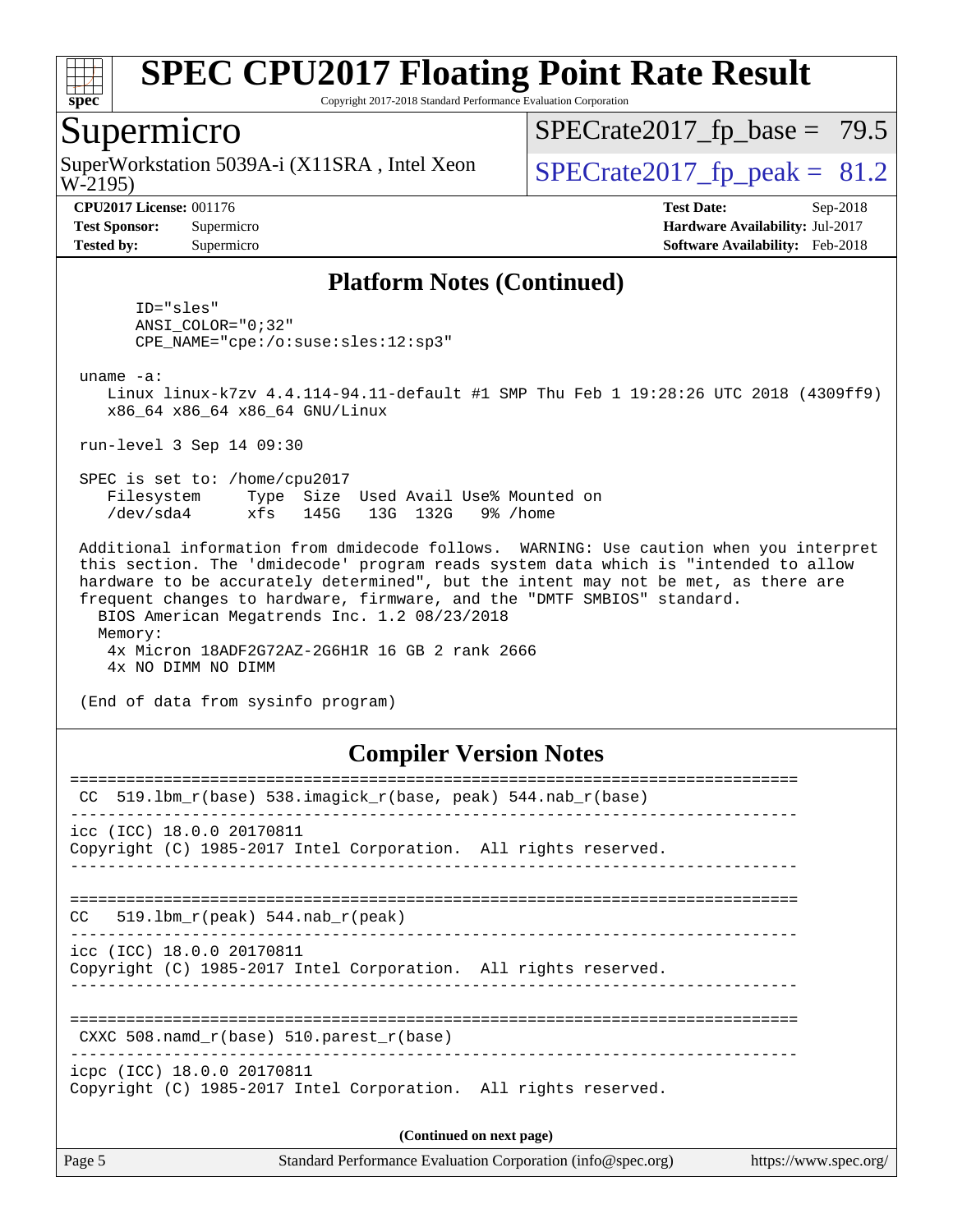

Copyright 2017-2018 Standard Performance Evaluation Corporation

# Supermicro

W-2195) SuperWorkstation 5039A-i (X11SRA, Intel Xeon  $SPECrate2017_fp\_peak = 81.2$ 

 $SPECrate2017_fp\_base = 79.5$ 

**[CPU2017 License:](http://www.spec.org/auto/cpu2017/Docs/result-fields.html#CPU2017License)** 001176 **[Test Date:](http://www.spec.org/auto/cpu2017/Docs/result-fields.html#TestDate)** Sep-2018 **[Test Sponsor:](http://www.spec.org/auto/cpu2017/Docs/result-fields.html#TestSponsor)** Supermicro **[Hardware Availability:](http://www.spec.org/auto/cpu2017/Docs/result-fields.html#HardwareAvailability)** Jul-2017 **[Tested by:](http://www.spec.org/auto/cpu2017/Docs/result-fields.html#Testedby)** Supermicro **[Software Availability:](http://www.spec.org/auto/cpu2017/Docs/result-fields.html#SoftwareAvailability)** Feb-2018

#### **[Compiler Version Notes \(Continued\)](http://www.spec.org/auto/cpu2017/Docs/result-fields.html#CompilerVersionNotes)**

| Page 6                                                  |                                                                                                                                                | Standard Performance Evaluation Corporation (info@spec.org) |                          |                                                                       | https://www.spec.org/ |
|---------------------------------------------------------|------------------------------------------------------------------------------------------------------------------------------------------------|-------------------------------------------------------------|--------------------------|-----------------------------------------------------------------------|-----------------------|
| $554.rows_r (peak)$<br>FC.                              |                                                                                                                                                |                                                             | (Continued on next page) |                                                                       |                       |
|                                                         |                                                                                                                                                |                                                             |                          |                                                                       |                       |
|                                                         | ifort (IFORT) 18.0.0 20170811<br>Copyright (C) 1985-2017 Intel Corporation. All rights reserved.                                               |                                                             |                          |                                                                       |                       |
| FC.                                                     |                                                                                                                                                |                                                             |                          | 503.bwaves_r(base, peak) 549.fotonik3d_r(base, peak) 554.roms_r(base) |                       |
|                                                         |                                                                                                                                                |                                                             |                          |                                                                       |                       |
|                                                         | Copyright (C) 1985-2017 Intel Corporation.<br>ifort (IFORT) 18.0.0 20170811<br>Copyright (C) 1985-2017 Intel Corporation. All rights reserved. |                                                             |                          | All rights reserved.                                                  |                       |
| icpc (ICC) 18.0.0 20170811<br>icc (ICC) 18.0.0 20170811 | Copyright (C) 1985-2017 Intel Corporation. All rights reserved.                                                                                |                                                             |                          |                                                                       |                       |
|                                                         | FC 507.cactuBSSN_r(base, peak)                                                                                                                 |                                                             |                          |                                                                       |                       |
| icc (ICC) 18.0.0 20170811                               | Copyright (C) 1985-2017 Intel Corporation. All rights reserved.                                                                                |                                                             |                          |                                                                       |                       |
| icpc (ICC) 18.0.0 20170811                              | Copyright (C) 1985-2017 Intel Corporation. All rights reserved.                                                                                |                                                             |                          |                                                                       |                       |
| CC.                                                     | 511.povray_r(peak) 526.blender_r(peak)                                                                                                         |                                                             |                          |                                                                       |                       |
|                                                         |                                                                                                                                                |                                                             |                          |                                                                       |                       |
| icpc (ICC) 18.0.0 20170811<br>icc (ICC) 18.0.0 20170811 | Copyright (C) 1985-2017 Intel Corporation. All rights reserved.<br>Copyright (C) 1985-2017 Intel Corporation. All rights reserved.             |                                                             |                          |                                                                       |                       |
|                                                         | $CC$ 511.povray_r(base) 526.blender_r(base)                                                                                                    |                                                             |                          |                                                                       |                       |
| icpc (ICC) 18.0.0 20170811                              | Copyright (C) 1985-2017 Intel Corporation. All rights reserved.                                                                                |                                                             |                          |                                                                       |                       |
|                                                         |                                                                                                                                                |                                                             |                          |                                                                       |                       |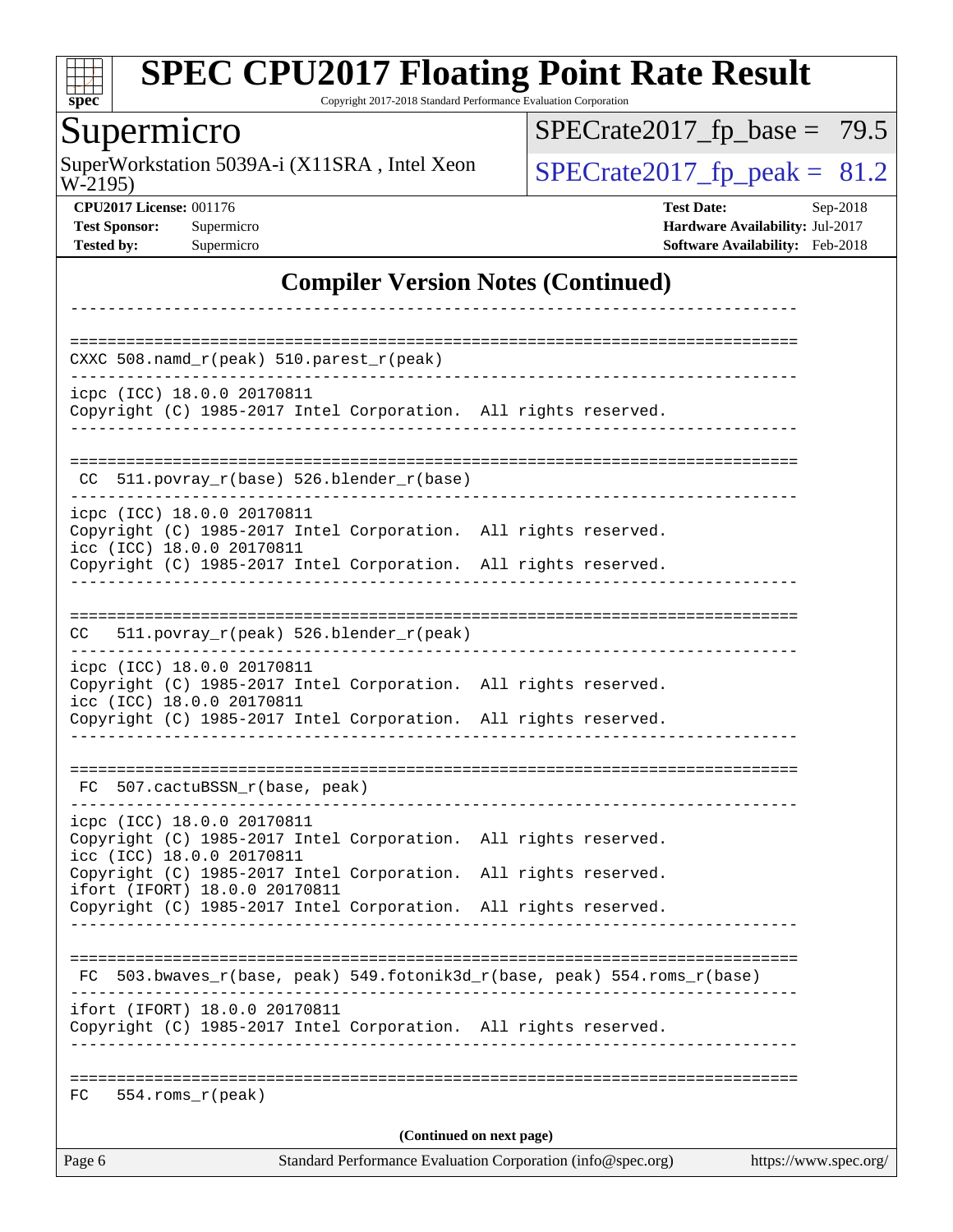

Copyright 2017-2018 Standard Performance Evaluation Corporation

# Supermicro

W-2195) SuperWorkstation 5039A-i (X11SRA, Intel Xeon  $SPECrate2017$  fp peak = 81.2

 $SPECTate2017_fp\_base = 79.5$ 

**[CPU2017 License:](http://www.spec.org/auto/cpu2017/Docs/result-fields.html#CPU2017License)** 001176 **[Test Date:](http://www.spec.org/auto/cpu2017/Docs/result-fields.html#TestDate)** Sep-2018 **[Test Sponsor:](http://www.spec.org/auto/cpu2017/Docs/result-fields.html#TestSponsor)** Supermicro **[Hardware Availability:](http://www.spec.org/auto/cpu2017/Docs/result-fields.html#HardwareAvailability)** Jul-2017 **[Tested by:](http://www.spec.org/auto/cpu2017/Docs/result-fields.html#Testedby)** Supermicro **[Software Availability:](http://www.spec.org/auto/cpu2017/Docs/result-fields.html#SoftwareAvailability)** Feb-2018

### **[Compiler Version Notes \(Continued\)](http://www.spec.org/auto/cpu2017/Docs/result-fields.html#CompilerVersionNotes)**

----------------------------------------------------------------------------- ifort (IFORT) 18.0.0 20170811 Copyright (C) 1985-2017 Intel Corporation. All rights reserved. ------------------------------------------------------------------------------ ============================================================================== CC 521.wrf\_r(base, peak) 527.cam4\_r(base) ----------------------------------------------------------------------------- ifort (IFORT) 18.0.0 20170811 Copyright (C) 1985-2017 Intel Corporation. All rights reserved. icc (ICC) 18.0.0 20170811 Copyright (C) 1985-2017 Intel Corporation. All rights reserved.

------------------------------------------------------------------------------

==============================================================================

#### CC 527.cam4\_r(peak)

----------------------------------------------------------------------------- ifort (IFORT) 18.0.0 20170811 Copyright (C) 1985-2017 Intel Corporation. All rights reserved. icc (ICC) 18.0.0 20170811 Copyright (C) 1985-2017 Intel Corporation. All rights reserved.

### **[Base Compiler Invocation](http://www.spec.org/auto/cpu2017/Docs/result-fields.html#BaseCompilerInvocation)**

------------------------------------------------------------------------------

[C benchmarks](http://www.spec.org/auto/cpu2017/Docs/result-fields.html#Cbenchmarks): [icc](http://www.spec.org/cpu2017/results/res2018q4/cpu2017-20181002-09068.flags.html#user_CCbase_intel_icc_18.0_66fc1ee009f7361af1fbd72ca7dcefbb700085f36577c54f309893dd4ec40d12360134090235512931783d35fd58c0460139e722d5067c5574d8eaf2b3e37e92)

[C++ benchmarks:](http://www.spec.org/auto/cpu2017/Docs/result-fields.html#CXXbenchmarks) [icpc](http://www.spec.org/cpu2017/results/res2018q4/cpu2017-20181002-09068.flags.html#user_CXXbase_intel_icpc_18.0_c510b6838c7f56d33e37e94d029a35b4a7bccf4766a728ee175e80a419847e808290a9b78be685c44ab727ea267ec2f070ec5dc83b407c0218cded6866a35d07)

[Fortran benchmarks](http://www.spec.org/auto/cpu2017/Docs/result-fields.html#Fortranbenchmarks): [ifort](http://www.spec.org/cpu2017/results/res2018q4/cpu2017-20181002-09068.flags.html#user_FCbase_intel_ifort_18.0_8111460550e3ca792625aed983ce982f94888b8b503583aa7ba2b8303487b4d8a21a13e7191a45c5fd58ff318f48f9492884d4413fa793fd88dd292cad7027ca)

[Benchmarks using both Fortran and C](http://www.spec.org/auto/cpu2017/Docs/result-fields.html#BenchmarksusingbothFortranandC): [ifort](http://www.spec.org/cpu2017/results/res2018q4/cpu2017-20181002-09068.flags.html#user_CC_FCbase_intel_ifort_18.0_8111460550e3ca792625aed983ce982f94888b8b503583aa7ba2b8303487b4d8a21a13e7191a45c5fd58ff318f48f9492884d4413fa793fd88dd292cad7027ca) [icc](http://www.spec.org/cpu2017/results/res2018q4/cpu2017-20181002-09068.flags.html#user_CC_FCbase_intel_icc_18.0_66fc1ee009f7361af1fbd72ca7dcefbb700085f36577c54f309893dd4ec40d12360134090235512931783d35fd58c0460139e722d5067c5574d8eaf2b3e37e92)

[Benchmarks using both C and C++](http://www.spec.org/auto/cpu2017/Docs/result-fields.html#BenchmarksusingbothCandCXX): [icpc](http://www.spec.org/cpu2017/results/res2018q4/cpu2017-20181002-09068.flags.html#user_CC_CXXbase_intel_icpc_18.0_c510b6838c7f56d33e37e94d029a35b4a7bccf4766a728ee175e80a419847e808290a9b78be685c44ab727ea267ec2f070ec5dc83b407c0218cded6866a35d07) [icc](http://www.spec.org/cpu2017/results/res2018q4/cpu2017-20181002-09068.flags.html#user_CC_CXXbase_intel_icc_18.0_66fc1ee009f7361af1fbd72ca7dcefbb700085f36577c54f309893dd4ec40d12360134090235512931783d35fd58c0460139e722d5067c5574d8eaf2b3e37e92)

[Benchmarks using Fortran, C, and C++:](http://www.spec.org/auto/cpu2017/Docs/result-fields.html#BenchmarksusingFortranCandCXX) [icpc](http://www.spec.org/cpu2017/results/res2018q4/cpu2017-20181002-09068.flags.html#user_CC_CXX_FCbase_intel_icpc_18.0_c510b6838c7f56d33e37e94d029a35b4a7bccf4766a728ee175e80a419847e808290a9b78be685c44ab727ea267ec2f070ec5dc83b407c0218cded6866a35d07) [icc](http://www.spec.org/cpu2017/results/res2018q4/cpu2017-20181002-09068.flags.html#user_CC_CXX_FCbase_intel_icc_18.0_66fc1ee009f7361af1fbd72ca7dcefbb700085f36577c54f309893dd4ec40d12360134090235512931783d35fd58c0460139e722d5067c5574d8eaf2b3e37e92) [ifort](http://www.spec.org/cpu2017/results/res2018q4/cpu2017-20181002-09068.flags.html#user_CC_CXX_FCbase_intel_ifort_18.0_8111460550e3ca792625aed983ce982f94888b8b503583aa7ba2b8303487b4d8a21a13e7191a45c5fd58ff318f48f9492884d4413fa793fd88dd292cad7027ca)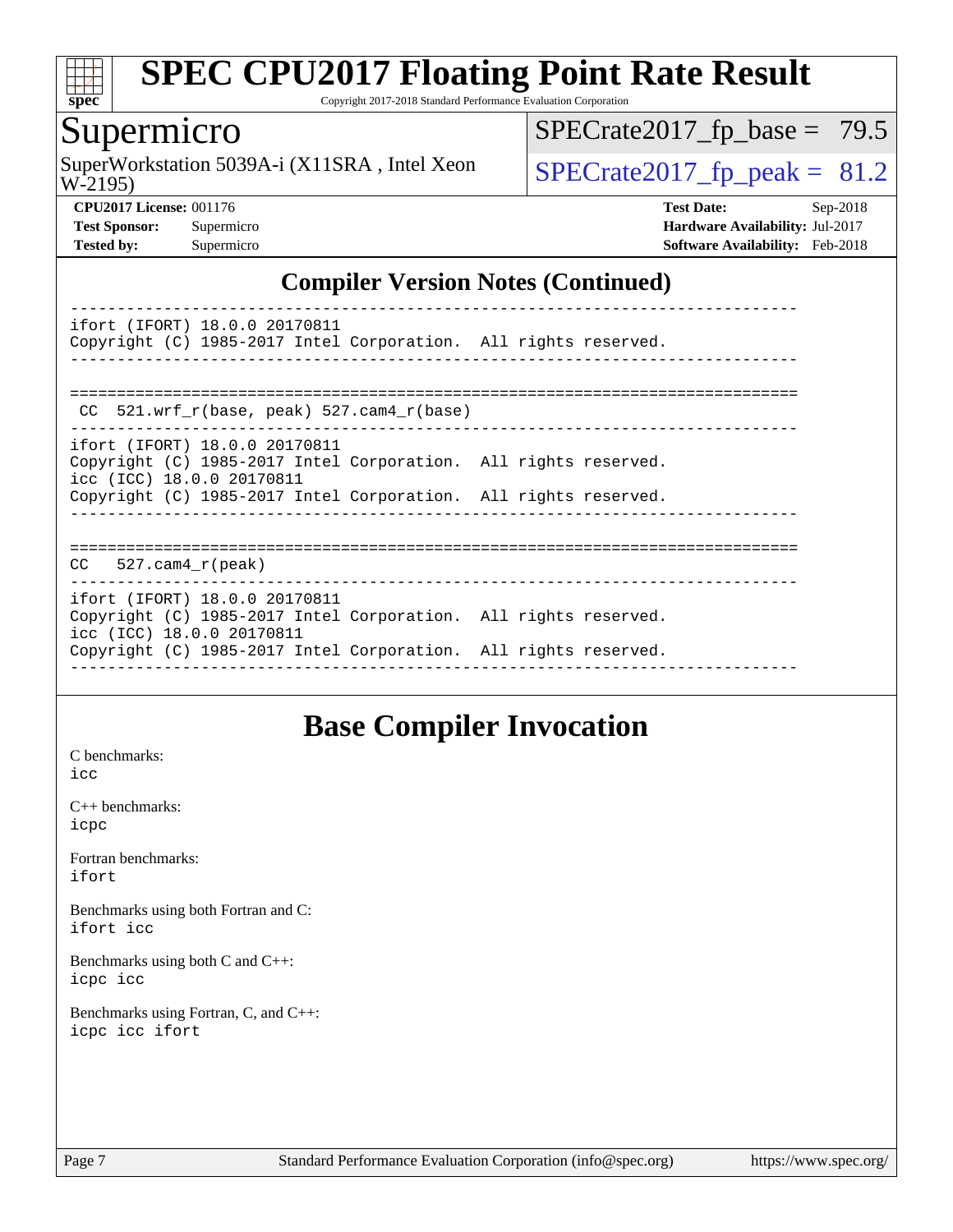

Copyright 2017-2018 Standard Performance Evaluation Corporation

### Supermicro

W-2195) SuperWorkstation 5039A-i (X11SRA, Intel Xeon  $\big|$  [SPECrate2017\\_fp\\_peak =](http://www.spec.org/auto/cpu2017/Docs/result-fields.html#SPECrate2017fppeak) 81.2

 $SPECTate2017_fp\_base = 79.5$ 

**[CPU2017 License:](http://www.spec.org/auto/cpu2017/Docs/result-fields.html#CPU2017License)** 001176 **[Test Date:](http://www.spec.org/auto/cpu2017/Docs/result-fields.html#TestDate)** Sep-2018

**[Test Sponsor:](http://www.spec.org/auto/cpu2017/Docs/result-fields.html#TestSponsor)** Supermicro **[Hardware Availability:](http://www.spec.org/auto/cpu2017/Docs/result-fields.html#HardwareAvailability)** Jul-2017 **[Tested by:](http://www.spec.org/auto/cpu2017/Docs/result-fields.html#Testedby)** Supermicro **[Software Availability:](http://www.spec.org/auto/cpu2017/Docs/result-fields.html#SoftwareAvailability)** Feb-2018

# **[Base Portability Flags](http://www.spec.org/auto/cpu2017/Docs/result-fields.html#BasePortabilityFlags)**

 503.bwaves\_r: [-DSPEC\\_LP64](http://www.spec.org/cpu2017/results/res2018q4/cpu2017-20181002-09068.flags.html#suite_basePORTABILITY503_bwaves_r_DSPEC_LP64) 507.cactuBSSN\_r: [-DSPEC\\_LP64](http://www.spec.org/cpu2017/results/res2018q4/cpu2017-20181002-09068.flags.html#suite_basePORTABILITY507_cactuBSSN_r_DSPEC_LP64) 508.namd\_r: [-DSPEC\\_LP64](http://www.spec.org/cpu2017/results/res2018q4/cpu2017-20181002-09068.flags.html#suite_basePORTABILITY508_namd_r_DSPEC_LP64) 510.parest\_r: [-DSPEC\\_LP64](http://www.spec.org/cpu2017/results/res2018q4/cpu2017-20181002-09068.flags.html#suite_basePORTABILITY510_parest_r_DSPEC_LP64) 511.povray\_r: [-DSPEC\\_LP64](http://www.spec.org/cpu2017/results/res2018q4/cpu2017-20181002-09068.flags.html#suite_basePORTABILITY511_povray_r_DSPEC_LP64) 519.lbm\_r: [-DSPEC\\_LP64](http://www.spec.org/cpu2017/results/res2018q4/cpu2017-20181002-09068.flags.html#suite_basePORTABILITY519_lbm_r_DSPEC_LP64) 521.wrf\_r: [-DSPEC\\_LP64](http://www.spec.org/cpu2017/results/res2018q4/cpu2017-20181002-09068.flags.html#suite_basePORTABILITY521_wrf_r_DSPEC_LP64) [-DSPEC\\_CASE\\_FLAG](http://www.spec.org/cpu2017/results/res2018q4/cpu2017-20181002-09068.flags.html#b521.wrf_r_baseCPORTABILITY_DSPEC_CASE_FLAG) [-convert big\\_endian](http://www.spec.org/cpu2017/results/res2018q4/cpu2017-20181002-09068.flags.html#user_baseFPORTABILITY521_wrf_r_convert_big_endian_c3194028bc08c63ac5d04de18c48ce6d347e4e562e8892b8bdbdc0214820426deb8554edfa529a3fb25a586e65a3d812c835984020483e7e73212c4d31a38223) 526.blender\_r: [-DSPEC\\_LP64](http://www.spec.org/cpu2017/results/res2018q4/cpu2017-20181002-09068.flags.html#suite_basePORTABILITY526_blender_r_DSPEC_LP64) [-DSPEC\\_LINUX](http://www.spec.org/cpu2017/results/res2018q4/cpu2017-20181002-09068.flags.html#b526.blender_r_baseCPORTABILITY_DSPEC_LINUX) [-funsigned-char](http://www.spec.org/cpu2017/results/res2018q4/cpu2017-20181002-09068.flags.html#user_baseCPORTABILITY526_blender_r_force_uchar_40c60f00ab013830e2dd6774aeded3ff59883ba5a1fc5fc14077f794d777847726e2a5858cbc7672e36e1b067e7e5c1d9a74f7176df07886a243d7cc18edfe67) 527.cam4\_r: [-DSPEC\\_LP64](http://www.spec.org/cpu2017/results/res2018q4/cpu2017-20181002-09068.flags.html#suite_basePORTABILITY527_cam4_r_DSPEC_LP64) [-DSPEC\\_CASE\\_FLAG](http://www.spec.org/cpu2017/results/res2018q4/cpu2017-20181002-09068.flags.html#b527.cam4_r_baseCPORTABILITY_DSPEC_CASE_FLAG) 538.imagick\_r: [-DSPEC\\_LP64](http://www.spec.org/cpu2017/results/res2018q4/cpu2017-20181002-09068.flags.html#suite_basePORTABILITY538_imagick_r_DSPEC_LP64) 544.nab\_r: [-DSPEC\\_LP64](http://www.spec.org/cpu2017/results/res2018q4/cpu2017-20181002-09068.flags.html#suite_basePORTABILITY544_nab_r_DSPEC_LP64) 549.fotonik3d\_r: [-DSPEC\\_LP64](http://www.spec.org/cpu2017/results/res2018q4/cpu2017-20181002-09068.flags.html#suite_basePORTABILITY549_fotonik3d_r_DSPEC_LP64) 554.roms\_r: [-DSPEC\\_LP64](http://www.spec.org/cpu2017/results/res2018q4/cpu2017-20181002-09068.flags.html#suite_basePORTABILITY554_roms_r_DSPEC_LP64)

**[Base Optimization Flags](http://www.spec.org/auto/cpu2017/Docs/result-fields.html#BaseOptimizationFlags)**

[C benchmarks](http://www.spec.org/auto/cpu2017/Docs/result-fields.html#Cbenchmarks):

[-xCORE-AVX2](http://www.spec.org/cpu2017/results/res2018q4/cpu2017-20181002-09068.flags.html#user_CCbase_f-xCORE-AVX2) [-ipo](http://www.spec.org/cpu2017/results/res2018q4/cpu2017-20181002-09068.flags.html#user_CCbase_f-ipo) [-O3](http://www.spec.org/cpu2017/results/res2018q4/cpu2017-20181002-09068.flags.html#user_CCbase_f-O3) [-no-prec-div](http://www.spec.org/cpu2017/results/res2018q4/cpu2017-20181002-09068.flags.html#user_CCbase_f-no-prec-div) [-qopt-prefetch](http://www.spec.org/cpu2017/results/res2018q4/cpu2017-20181002-09068.flags.html#user_CCbase_f-qopt-prefetch) [-ffinite-math-only](http://www.spec.org/cpu2017/results/res2018q4/cpu2017-20181002-09068.flags.html#user_CCbase_f_finite_math_only_cb91587bd2077682c4b38af759c288ed7c732db004271a9512da14a4f8007909a5f1427ecbf1a0fb78ff2a814402c6114ac565ca162485bbcae155b5e4258871) [-qopt-mem-layout-trans=3](http://www.spec.org/cpu2017/results/res2018q4/cpu2017-20181002-09068.flags.html#user_CCbase_f-qopt-mem-layout-trans_de80db37974c74b1f0e20d883f0b675c88c3b01e9d123adea9b28688d64333345fb62bc4a798493513fdb68f60282f9a726aa07f478b2f7113531aecce732043)

#### [C++ benchmarks:](http://www.spec.org/auto/cpu2017/Docs/result-fields.html#CXXbenchmarks)

[-xCORE-AVX2](http://www.spec.org/cpu2017/results/res2018q4/cpu2017-20181002-09068.flags.html#user_CXXbase_f-xCORE-AVX2) [-ipo](http://www.spec.org/cpu2017/results/res2018q4/cpu2017-20181002-09068.flags.html#user_CXXbase_f-ipo) [-O3](http://www.spec.org/cpu2017/results/res2018q4/cpu2017-20181002-09068.flags.html#user_CXXbase_f-O3) [-no-prec-div](http://www.spec.org/cpu2017/results/res2018q4/cpu2017-20181002-09068.flags.html#user_CXXbase_f-no-prec-div) [-qopt-prefetch](http://www.spec.org/cpu2017/results/res2018q4/cpu2017-20181002-09068.flags.html#user_CXXbase_f-qopt-prefetch) [-ffinite-math-only](http://www.spec.org/cpu2017/results/res2018q4/cpu2017-20181002-09068.flags.html#user_CXXbase_f_finite_math_only_cb91587bd2077682c4b38af759c288ed7c732db004271a9512da14a4f8007909a5f1427ecbf1a0fb78ff2a814402c6114ac565ca162485bbcae155b5e4258871) [-qopt-mem-layout-trans=3](http://www.spec.org/cpu2017/results/res2018q4/cpu2017-20181002-09068.flags.html#user_CXXbase_f-qopt-mem-layout-trans_de80db37974c74b1f0e20d883f0b675c88c3b01e9d123adea9b28688d64333345fb62bc4a798493513fdb68f60282f9a726aa07f478b2f7113531aecce732043)

#### [Fortran benchmarks](http://www.spec.org/auto/cpu2017/Docs/result-fields.html#Fortranbenchmarks):

[-xCORE-AVX2](http://www.spec.org/cpu2017/results/res2018q4/cpu2017-20181002-09068.flags.html#user_FCbase_f-xCORE-AVX2) [-ipo](http://www.spec.org/cpu2017/results/res2018q4/cpu2017-20181002-09068.flags.html#user_FCbase_f-ipo) [-O3](http://www.spec.org/cpu2017/results/res2018q4/cpu2017-20181002-09068.flags.html#user_FCbase_f-O3) [-no-prec-div](http://www.spec.org/cpu2017/results/res2018q4/cpu2017-20181002-09068.flags.html#user_FCbase_f-no-prec-div) [-qopt-prefetch](http://www.spec.org/cpu2017/results/res2018q4/cpu2017-20181002-09068.flags.html#user_FCbase_f-qopt-prefetch) [-ffinite-math-only](http://www.spec.org/cpu2017/results/res2018q4/cpu2017-20181002-09068.flags.html#user_FCbase_f_finite_math_only_cb91587bd2077682c4b38af759c288ed7c732db004271a9512da14a4f8007909a5f1427ecbf1a0fb78ff2a814402c6114ac565ca162485bbcae155b5e4258871) [-qopt-mem-layout-trans=3](http://www.spec.org/cpu2017/results/res2018q4/cpu2017-20181002-09068.flags.html#user_FCbase_f-qopt-mem-layout-trans_de80db37974c74b1f0e20d883f0b675c88c3b01e9d123adea9b28688d64333345fb62bc4a798493513fdb68f60282f9a726aa07f478b2f7113531aecce732043) [-nostandard-realloc-lhs](http://www.spec.org/cpu2017/results/res2018q4/cpu2017-20181002-09068.flags.html#user_FCbase_f_2003_std_realloc_82b4557e90729c0f113870c07e44d33d6f5a304b4f63d4c15d2d0f1fab99f5daaed73bdb9275d9ae411527f28b936061aa8b9c8f2d63842963b95c9dd6426b8a) [-align array32byte](http://www.spec.org/cpu2017/results/res2018q4/cpu2017-20181002-09068.flags.html#user_FCbase_align_array32byte_b982fe038af199962ba9a80c053b8342c548c85b40b8e86eb3cc33dee0d7986a4af373ac2d51c3f7cf710a18d62fdce2948f201cd044323541f22fc0fffc51b6)

[Benchmarks using both Fortran and C](http://www.spec.org/auto/cpu2017/Docs/result-fields.html#BenchmarksusingbothFortranandC):

[-xCORE-AVX2](http://www.spec.org/cpu2017/results/res2018q4/cpu2017-20181002-09068.flags.html#user_CC_FCbase_f-xCORE-AVX2) [-ipo](http://www.spec.org/cpu2017/results/res2018q4/cpu2017-20181002-09068.flags.html#user_CC_FCbase_f-ipo) [-O3](http://www.spec.org/cpu2017/results/res2018q4/cpu2017-20181002-09068.flags.html#user_CC_FCbase_f-O3) [-no-prec-div](http://www.spec.org/cpu2017/results/res2018q4/cpu2017-20181002-09068.flags.html#user_CC_FCbase_f-no-prec-div) [-qopt-prefetch](http://www.spec.org/cpu2017/results/res2018q4/cpu2017-20181002-09068.flags.html#user_CC_FCbase_f-qopt-prefetch) [-ffinite-math-only](http://www.spec.org/cpu2017/results/res2018q4/cpu2017-20181002-09068.flags.html#user_CC_FCbase_f_finite_math_only_cb91587bd2077682c4b38af759c288ed7c732db004271a9512da14a4f8007909a5f1427ecbf1a0fb78ff2a814402c6114ac565ca162485bbcae155b5e4258871) [-qopt-mem-layout-trans=3](http://www.spec.org/cpu2017/results/res2018q4/cpu2017-20181002-09068.flags.html#user_CC_FCbase_f-qopt-mem-layout-trans_de80db37974c74b1f0e20d883f0b675c88c3b01e9d123adea9b28688d64333345fb62bc4a798493513fdb68f60282f9a726aa07f478b2f7113531aecce732043) [-nostandard-realloc-lhs](http://www.spec.org/cpu2017/results/res2018q4/cpu2017-20181002-09068.flags.html#user_CC_FCbase_f_2003_std_realloc_82b4557e90729c0f113870c07e44d33d6f5a304b4f63d4c15d2d0f1fab99f5daaed73bdb9275d9ae411527f28b936061aa8b9c8f2d63842963b95c9dd6426b8a) [-align array32byte](http://www.spec.org/cpu2017/results/res2018q4/cpu2017-20181002-09068.flags.html#user_CC_FCbase_align_array32byte_b982fe038af199962ba9a80c053b8342c548c85b40b8e86eb3cc33dee0d7986a4af373ac2d51c3f7cf710a18d62fdce2948f201cd044323541f22fc0fffc51b6)

[Benchmarks using both C and C++](http://www.spec.org/auto/cpu2017/Docs/result-fields.html#BenchmarksusingbothCandCXX): [-xCORE-AVX2](http://www.spec.org/cpu2017/results/res2018q4/cpu2017-20181002-09068.flags.html#user_CC_CXXbase_f-xCORE-AVX2) [-ipo](http://www.spec.org/cpu2017/results/res2018q4/cpu2017-20181002-09068.flags.html#user_CC_CXXbase_f-ipo) [-O3](http://www.spec.org/cpu2017/results/res2018q4/cpu2017-20181002-09068.flags.html#user_CC_CXXbase_f-O3) [-no-prec-div](http://www.spec.org/cpu2017/results/res2018q4/cpu2017-20181002-09068.flags.html#user_CC_CXXbase_f-no-prec-div) [-qopt-prefetch](http://www.spec.org/cpu2017/results/res2018q4/cpu2017-20181002-09068.flags.html#user_CC_CXXbase_f-qopt-prefetch) [-ffinite-math-only](http://www.spec.org/cpu2017/results/res2018q4/cpu2017-20181002-09068.flags.html#user_CC_CXXbase_f_finite_math_only_cb91587bd2077682c4b38af759c288ed7c732db004271a9512da14a4f8007909a5f1427ecbf1a0fb78ff2a814402c6114ac565ca162485bbcae155b5e4258871) [-qopt-mem-layout-trans=3](http://www.spec.org/cpu2017/results/res2018q4/cpu2017-20181002-09068.flags.html#user_CC_CXXbase_f-qopt-mem-layout-trans_de80db37974c74b1f0e20d883f0b675c88c3b01e9d123adea9b28688d64333345fb62bc4a798493513fdb68f60282f9a726aa07f478b2f7113531aecce732043)

#### [Benchmarks using Fortran, C, and C++:](http://www.spec.org/auto/cpu2017/Docs/result-fields.html#BenchmarksusingFortranCandCXX)

[-xCORE-AVX2](http://www.spec.org/cpu2017/results/res2018q4/cpu2017-20181002-09068.flags.html#user_CC_CXX_FCbase_f-xCORE-AVX2) [-ipo](http://www.spec.org/cpu2017/results/res2018q4/cpu2017-20181002-09068.flags.html#user_CC_CXX_FCbase_f-ipo) [-O3](http://www.spec.org/cpu2017/results/res2018q4/cpu2017-20181002-09068.flags.html#user_CC_CXX_FCbase_f-O3) [-no-prec-div](http://www.spec.org/cpu2017/results/res2018q4/cpu2017-20181002-09068.flags.html#user_CC_CXX_FCbase_f-no-prec-div) [-qopt-prefetch](http://www.spec.org/cpu2017/results/res2018q4/cpu2017-20181002-09068.flags.html#user_CC_CXX_FCbase_f-qopt-prefetch) [-ffinite-math-only](http://www.spec.org/cpu2017/results/res2018q4/cpu2017-20181002-09068.flags.html#user_CC_CXX_FCbase_f_finite_math_only_cb91587bd2077682c4b38af759c288ed7c732db004271a9512da14a4f8007909a5f1427ecbf1a0fb78ff2a814402c6114ac565ca162485bbcae155b5e4258871) [-qopt-mem-layout-trans=3](http://www.spec.org/cpu2017/results/res2018q4/cpu2017-20181002-09068.flags.html#user_CC_CXX_FCbase_f-qopt-mem-layout-trans_de80db37974c74b1f0e20d883f0b675c88c3b01e9d123adea9b28688d64333345fb62bc4a798493513fdb68f60282f9a726aa07f478b2f7113531aecce732043) [-nostandard-realloc-lhs](http://www.spec.org/cpu2017/results/res2018q4/cpu2017-20181002-09068.flags.html#user_CC_CXX_FCbase_f_2003_std_realloc_82b4557e90729c0f113870c07e44d33d6f5a304b4f63d4c15d2d0f1fab99f5daaed73bdb9275d9ae411527f28b936061aa8b9c8f2d63842963b95c9dd6426b8a) [-align array32byte](http://www.spec.org/cpu2017/results/res2018q4/cpu2017-20181002-09068.flags.html#user_CC_CXX_FCbase_align_array32byte_b982fe038af199962ba9a80c053b8342c548c85b40b8e86eb3cc33dee0d7986a4af373ac2d51c3f7cf710a18d62fdce2948f201cd044323541f22fc0fffc51b6)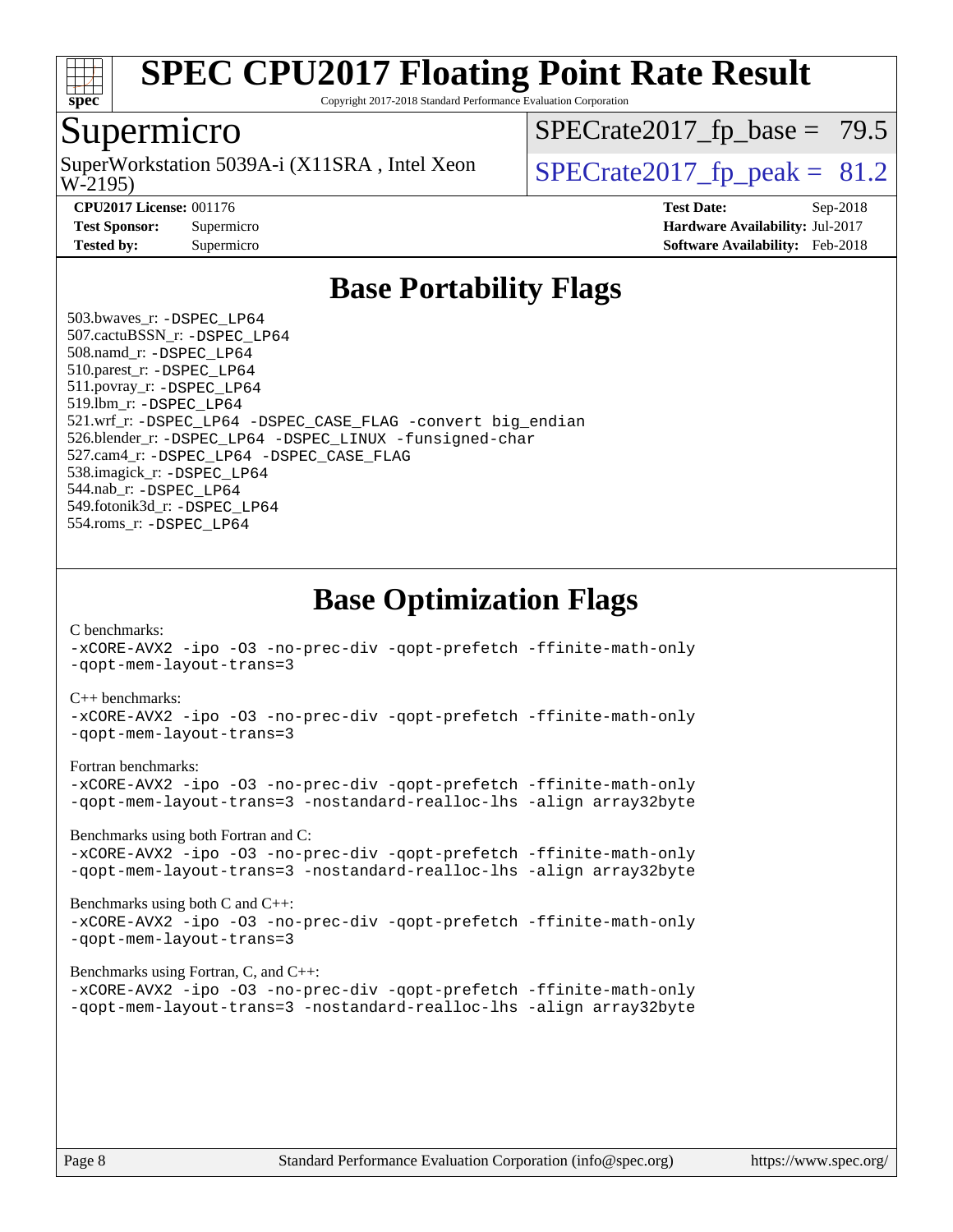

Copyright 2017-2018 Standard Performance Evaluation Corporation

### Supermicro

W-2195) SuperWorkstation 5039A-i (X11SRA, Intel Xeon  $\big|$  [SPECrate2017\\_fp\\_peak =](http://www.spec.org/auto/cpu2017/Docs/result-fields.html#SPECrate2017fppeak) 81.2

 $SPECrate2017_fp\_base = 79.5$ 

**[CPU2017 License:](http://www.spec.org/auto/cpu2017/Docs/result-fields.html#CPU2017License)** 001176 **[Test Date:](http://www.spec.org/auto/cpu2017/Docs/result-fields.html#TestDate)** Sep-2018 **[Test Sponsor:](http://www.spec.org/auto/cpu2017/Docs/result-fields.html#TestSponsor)** Supermicro **[Hardware Availability:](http://www.spec.org/auto/cpu2017/Docs/result-fields.html#HardwareAvailability)** Jul-2017 **[Tested by:](http://www.spec.org/auto/cpu2017/Docs/result-fields.html#Testedby)** Supermicro **[Software Availability:](http://www.spec.org/auto/cpu2017/Docs/result-fields.html#SoftwareAvailability)** Feb-2018

# **[Base Other Flags](http://www.spec.org/auto/cpu2017/Docs/result-fields.html#BaseOtherFlags)**

[C benchmarks:](http://www.spec.org/auto/cpu2017/Docs/result-fields.html#Cbenchmarks)  $-m64$   $-std=cl1$ 

[C++ benchmarks:](http://www.spec.org/auto/cpu2017/Docs/result-fields.html#CXXbenchmarks) [-m64](http://www.spec.org/cpu2017/results/res2018q4/cpu2017-20181002-09068.flags.html#user_CXXbase_intel_intel64_18.0_af43caccfc8ded86e7699f2159af6efc7655f51387b94da716254467f3c01020a5059329e2569e4053f409e7c9202a7efc638f7a6d1ffb3f52dea4a3e31d82ab)

[Fortran benchmarks](http://www.spec.org/auto/cpu2017/Docs/result-fields.html#Fortranbenchmarks): [-m64](http://www.spec.org/cpu2017/results/res2018q4/cpu2017-20181002-09068.flags.html#user_FCbase_intel_intel64_18.0_af43caccfc8ded86e7699f2159af6efc7655f51387b94da716254467f3c01020a5059329e2569e4053f409e7c9202a7efc638f7a6d1ffb3f52dea4a3e31d82ab)

[Benchmarks using both Fortran and C:](http://www.spec.org/auto/cpu2017/Docs/result-fields.html#BenchmarksusingbothFortranandC)  $-m64$   $-std=cl1$ 

[Benchmarks using both C and C++](http://www.spec.org/auto/cpu2017/Docs/result-fields.html#BenchmarksusingbothCandCXX):  $-m64$   $-std=cl1$ 

[Benchmarks using Fortran, C, and C++:](http://www.spec.org/auto/cpu2017/Docs/result-fields.html#BenchmarksusingFortranCandCXX)  $-m64 - std = c11$  $-m64 - std = c11$ 

# **[Peak Compiler Invocation](http://www.spec.org/auto/cpu2017/Docs/result-fields.html#PeakCompilerInvocation)**

[C benchmarks](http://www.spec.org/auto/cpu2017/Docs/result-fields.html#Cbenchmarks): [icc](http://www.spec.org/cpu2017/results/res2018q4/cpu2017-20181002-09068.flags.html#user_CCpeak_intel_icc_18.0_66fc1ee009f7361af1fbd72ca7dcefbb700085f36577c54f309893dd4ec40d12360134090235512931783d35fd58c0460139e722d5067c5574d8eaf2b3e37e92)

[C++ benchmarks:](http://www.spec.org/auto/cpu2017/Docs/result-fields.html#CXXbenchmarks) [icpc](http://www.spec.org/cpu2017/results/res2018q4/cpu2017-20181002-09068.flags.html#user_CXXpeak_intel_icpc_18.0_c510b6838c7f56d33e37e94d029a35b4a7bccf4766a728ee175e80a419847e808290a9b78be685c44ab727ea267ec2f070ec5dc83b407c0218cded6866a35d07)

[Fortran benchmarks](http://www.spec.org/auto/cpu2017/Docs/result-fields.html#Fortranbenchmarks): [ifort](http://www.spec.org/cpu2017/results/res2018q4/cpu2017-20181002-09068.flags.html#user_FCpeak_intel_ifort_18.0_8111460550e3ca792625aed983ce982f94888b8b503583aa7ba2b8303487b4d8a21a13e7191a45c5fd58ff318f48f9492884d4413fa793fd88dd292cad7027ca)

[Benchmarks using both Fortran and C](http://www.spec.org/auto/cpu2017/Docs/result-fields.html#BenchmarksusingbothFortranandC): [ifort](http://www.spec.org/cpu2017/results/res2018q4/cpu2017-20181002-09068.flags.html#user_CC_FCpeak_intel_ifort_18.0_8111460550e3ca792625aed983ce982f94888b8b503583aa7ba2b8303487b4d8a21a13e7191a45c5fd58ff318f48f9492884d4413fa793fd88dd292cad7027ca) [icc](http://www.spec.org/cpu2017/results/res2018q4/cpu2017-20181002-09068.flags.html#user_CC_FCpeak_intel_icc_18.0_66fc1ee009f7361af1fbd72ca7dcefbb700085f36577c54f309893dd4ec40d12360134090235512931783d35fd58c0460139e722d5067c5574d8eaf2b3e37e92)

[Benchmarks using both C and C++](http://www.spec.org/auto/cpu2017/Docs/result-fields.html#BenchmarksusingbothCandCXX): [icpc](http://www.spec.org/cpu2017/results/res2018q4/cpu2017-20181002-09068.flags.html#user_CC_CXXpeak_intel_icpc_18.0_c510b6838c7f56d33e37e94d029a35b4a7bccf4766a728ee175e80a419847e808290a9b78be685c44ab727ea267ec2f070ec5dc83b407c0218cded6866a35d07) [icc](http://www.spec.org/cpu2017/results/res2018q4/cpu2017-20181002-09068.flags.html#user_CC_CXXpeak_intel_icc_18.0_66fc1ee009f7361af1fbd72ca7dcefbb700085f36577c54f309893dd4ec40d12360134090235512931783d35fd58c0460139e722d5067c5574d8eaf2b3e37e92)

[Benchmarks using Fortran, C, and C++:](http://www.spec.org/auto/cpu2017/Docs/result-fields.html#BenchmarksusingFortranCandCXX) [icpc](http://www.spec.org/cpu2017/results/res2018q4/cpu2017-20181002-09068.flags.html#user_CC_CXX_FCpeak_intel_icpc_18.0_c510b6838c7f56d33e37e94d029a35b4a7bccf4766a728ee175e80a419847e808290a9b78be685c44ab727ea267ec2f070ec5dc83b407c0218cded6866a35d07) [icc](http://www.spec.org/cpu2017/results/res2018q4/cpu2017-20181002-09068.flags.html#user_CC_CXX_FCpeak_intel_icc_18.0_66fc1ee009f7361af1fbd72ca7dcefbb700085f36577c54f309893dd4ec40d12360134090235512931783d35fd58c0460139e722d5067c5574d8eaf2b3e37e92) [ifort](http://www.spec.org/cpu2017/results/res2018q4/cpu2017-20181002-09068.flags.html#user_CC_CXX_FCpeak_intel_ifort_18.0_8111460550e3ca792625aed983ce982f94888b8b503583aa7ba2b8303487b4d8a21a13e7191a45c5fd58ff318f48f9492884d4413fa793fd88dd292cad7027ca)

# **[Peak Portability Flags](http://www.spec.org/auto/cpu2017/Docs/result-fields.html#PeakPortabilityFlags)**

Same as Base Portability Flags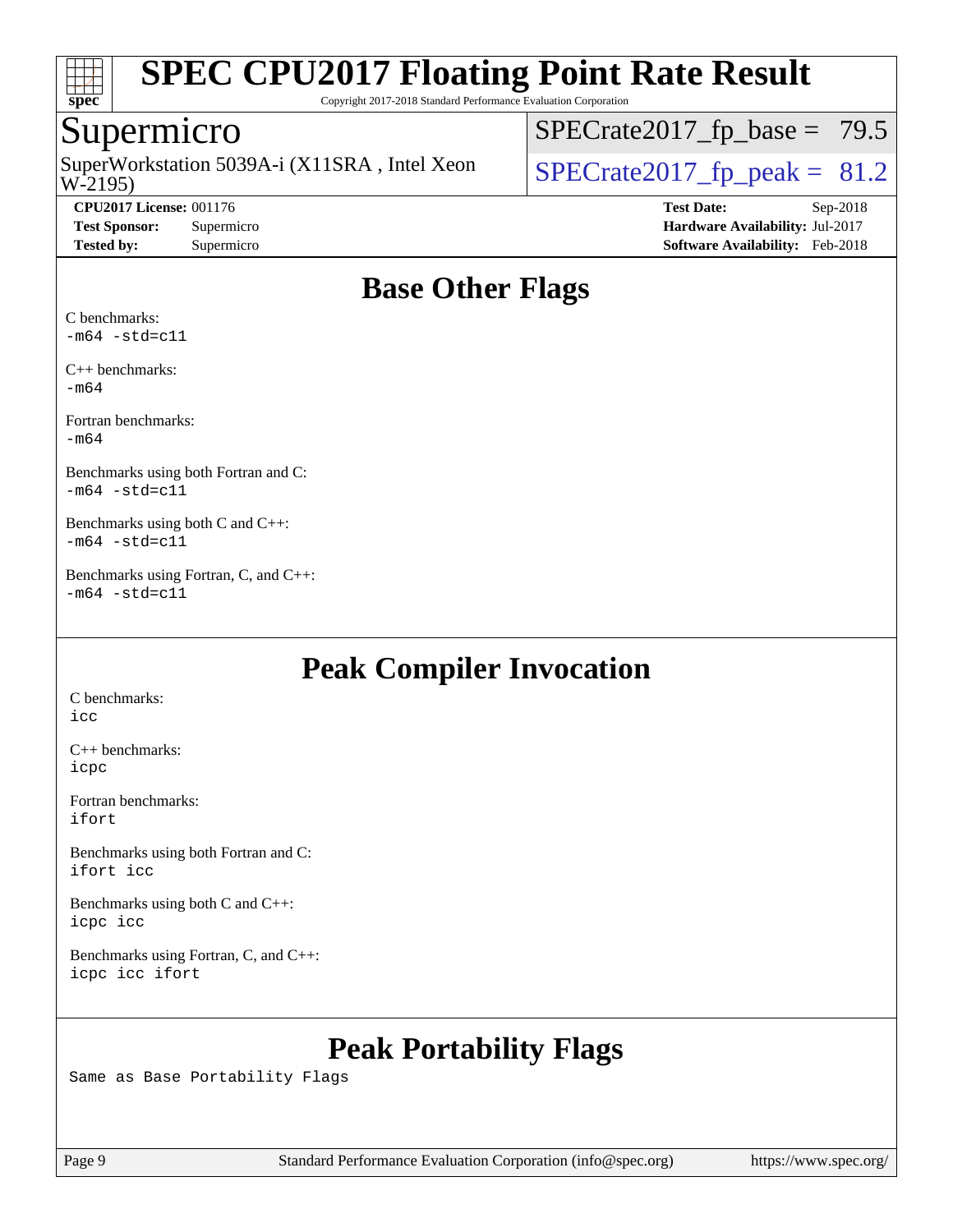

Copyright 2017-2018 Standard Performance Evaluation Corporation

### Supermicro

W-2195) SuperWorkstation 5039A-i (X11SRA, Intel Xeon  $\big|$  [SPECrate2017\\_fp\\_peak =](http://www.spec.org/auto/cpu2017/Docs/result-fields.html#SPECrate2017fppeak) 81.2

 $SPECTate2017_fp\_base = 79.5$ 

**[Test Sponsor:](http://www.spec.org/auto/cpu2017/Docs/result-fields.html#TestSponsor)** Supermicro **[Hardware Availability:](http://www.spec.org/auto/cpu2017/Docs/result-fields.html#HardwareAvailability)** Jul-2017 **[Tested by:](http://www.spec.org/auto/cpu2017/Docs/result-fields.html#Testedby)** Supermicro **[Software Availability:](http://www.spec.org/auto/cpu2017/Docs/result-fields.html#SoftwareAvailability)** Feb-2018

**[CPU2017 License:](http://www.spec.org/auto/cpu2017/Docs/result-fields.html#CPU2017License)** 001176 **[Test Date:](http://www.spec.org/auto/cpu2017/Docs/result-fields.html#TestDate)** Sep-2018

**[Peak Optimization Flags](http://www.spec.org/auto/cpu2017/Docs/result-fields.html#PeakOptimizationFlags)**

```
C benchmarks:
```
 519.lbm\_r: [-prof-gen](http://www.spec.org/cpu2017/results/res2018q4/cpu2017-20181002-09068.flags.html#user_peakPASS1_CFLAGSPASS1_LDFLAGS519_lbm_r_prof_gen_5aa4926d6013ddb2a31985c654b3eb18169fc0c6952a63635c234f711e6e63dd76e94ad52365559451ec499a2cdb89e4dc58ba4c67ef54ca681ffbe1461d6b36)(pass 1) [-prof-use](http://www.spec.org/cpu2017/results/res2018q4/cpu2017-20181002-09068.flags.html#user_peakPASS2_CFLAGSPASS2_LDFLAGS519_lbm_r_prof_use_1a21ceae95f36a2b53c25747139a6c16ca95bd9def2a207b4f0849963b97e94f5260e30a0c64f4bb623698870e679ca08317ef8150905d41bd88c6f78df73f19)(pass 2) [-ipo](http://www.spec.org/cpu2017/results/res2018q4/cpu2017-20181002-09068.flags.html#user_peakPASS1_COPTIMIZEPASS2_COPTIMIZE519_lbm_r_f-ipo) [-xCORE-AVX2](http://www.spec.org/cpu2017/results/res2018q4/cpu2017-20181002-09068.flags.html#user_peakPASS2_COPTIMIZE519_lbm_r_f-xCORE-AVX2) [-O3](http://www.spec.org/cpu2017/results/res2018q4/cpu2017-20181002-09068.flags.html#user_peakPASS1_COPTIMIZEPASS2_COPTIMIZE519_lbm_r_f-O3) [-no-prec-div](http://www.spec.org/cpu2017/results/res2018q4/cpu2017-20181002-09068.flags.html#user_peakPASS1_COPTIMIZEPASS2_COPTIMIZE519_lbm_r_f-no-prec-div) [-qopt-prefetch](http://www.spec.org/cpu2017/results/res2018q4/cpu2017-20181002-09068.flags.html#user_peakPASS1_COPTIMIZEPASS2_COPTIMIZE519_lbm_r_f-qopt-prefetch) [-ffinite-math-only](http://www.spec.org/cpu2017/results/res2018q4/cpu2017-20181002-09068.flags.html#user_peakPASS1_COPTIMIZEPASS2_COPTIMIZE519_lbm_r_f_finite_math_only_cb91587bd2077682c4b38af759c288ed7c732db004271a9512da14a4f8007909a5f1427ecbf1a0fb78ff2a814402c6114ac565ca162485bbcae155b5e4258871) [-qopt-mem-layout-trans=3](http://www.spec.org/cpu2017/results/res2018q4/cpu2017-20181002-09068.flags.html#user_peakPASS1_COPTIMIZEPASS2_COPTIMIZE519_lbm_r_f-qopt-mem-layout-trans_de80db37974c74b1f0e20d883f0b675c88c3b01e9d123adea9b28688d64333345fb62bc4a798493513fdb68f60282f9a726aa07f478b2f7113531aecce732043) 538.imagick\_r: [-xCORE-AVX2](http://www.spec.org/cpu2017/results/res2018q4/cpu2017-20181002-09068.flags.html#user_peakCOPTIMIZE538_imagick_r_f-xCORE-AVX2) [-ipo](http://www.spec.org/cpu2017/results/res2018q4/cpu2017-20181002-09068.flags.html#user_peakCOPTIMIZE538_imagick_r_f-ipo) [-O3](http://www.spec.org/cpu2017/results/res2018q4/cpu2017-20181002-09068.flags.html#user_peakCOPTIMIZE538_imagick_r_f-O3) [-no-prec-div](http://www.spec.org/cpu2017/results/res2018q4/cpu2017-20181002-09068.flags.html#user_peakCOPTIMIZE538_imagick_r_f-no-prec-div) [-qopt-prefetch](http://www.spec.org/cpu2017/results/res2018q4/cpu2017-20181002-09068.flags.html#user_peakCOPTIMIZE538_imagick_r_f-qopt-prefetch) [-ffinite-math-only](http://www.spec.org/cpu2017/results/res2018q4/cpu2017-20181002-09068.flags.html#user_peakCOPTIMIZE538_imagick_r_f_finite_math_only_cb91587bd2077682c4b38af759c288ed7c732db004271a9512da14a4f8007909a5f1427ecbf1a0fb78ff2a814402c6114ac565ca162485bbcae155b5e4258871) [-qopt-mem-layout-trans=3](http://www.spec.org/cpu2017/results/res2018q4/cpu2017-20181002-09068.flags.html#user_peakCOPTIMIZE538_imagick_r_f-qopt-mem-layout-trans_de80db37974c74b1f0e20d883f0b675c88c3b01e9d123adea9b28688d64333345fb62bc4a798493513fdb68f60282f9a726aa07f478b2f7113531aecce732043) 544.nab\_r: Same as 519.lbm\_r [C++ benchmarks](http://www.spec.org/auto/cpu2017/Docs/result-fields.html#CXXbenchmarks): 508.namd\_r: [-prof-gen](http://www.spec.org/cpu2017/results/res2018q4/cpu2017-20181002-09068.flags.html#user_peakPASS1_CXXFLAGSPASS1_LDFLAGS508_namd_r_prof_gen_5aa4926d6013ddb2a31985c654b3eb18169fc0c6952a63635c234f711e6e63dd76e94ad52365559451ec499a2cdb89e4dc58ba4c67ef54ca681ffbe1461d6b36)(pass 1) [-prof-use](http://www.spec.org/cpu2017/results/res2018q4/cpu2017-20181002-09068.flags.html#user_peakPASS2_CXXFLAGSPASS2_LDFLAGS508_namd_r_prof_use_1a21ceae95f36a2b53c25747139a6c16ca95bd9def2a207b4f0849963b97e94f5260e30a0c64f4bb623698870e679ca08317ef8150905d41bd88c6f78df73f19)(pass 2) [-ipo](http://www.spec.org/cpu2017/results/res2018q4/cpu2017-20181002-09068.flags.html#user_peakPASS1_CXXOPTIMIZEPASS2_CXXOPTIMIZE508_namd_r_f-ipo) [-xCORE-AVX2](http://www.spec.org/cpu2017/results/res2018q4/cpu2017-20181002-09068.flags.html#user_peakPASS2_CXXOPTIMIZE508_namd_r_f-xCORE-AVX2) [-O3](http://www.spec.org/cpu2017/results/res2018q4/cpu2017-20181002-09068.flags.html#user_peakPASS1_CXXOPTIMIZEPASS2_CXXOPTIMIZE508_namd_r_f-O3) [-no-prec-div](http://www.spec.org/cpu2017/results/res2018q4/cpu2017-20181002-09068.flags.html#user_peakPASS1_CXXOPTIMIZEPASS2_CXXOPTIMIZE508_namd_r_f-no-prec-div) [-qopt-prefetch](http://www.spec.org/cpu2017/results/res2018q4/cpu2017-20181002-09068.flags.html#user_peakPASS1_CXXOPTIMIZEPASS2_CXXOPTIMIZE508_namd_r_f-qopt-prefetch) [-ffinite-math-only](http://www.spec.org/cpu2017/results/res2018q4/cpu2017-20181002-09068.flags.html#user_peakPASS1_CXXOPTIMIZEPASS2_CXXOPTIMIZE508_namd_r_f_finite_math_only_cb91587bd2077682c4b38af759c288ed7c732db004271a9512da14a4f8007909a5f1427ecbf1a0fb78ff2a814402c6114ac565ca162485bbcae155b5e4258871) [-qopt-mem-layout-trans=3](http://www.spec.org/cpu2017/results/res2018q4/cpu2017-20181002-09068.flags.html#user_peakPASS1_CXXOPTIMIZEPASS2_CXXOPTIMIZE508_namd_r_f-qopt-mem-layout-trans_de80db37974c74b1f0e20d883f0b675c88c3b01e9d123adea9b28688d64333345fb62bc4a798493513fdb68f60282f9a726aa07f478b2f7113531aecce732043) 510.parest\_r: basepeak = yes [Fortran benchmarks:](http://www.spec.org/auto/cpu2017/Docs/result-fields.html#Fortranbenchmarks) 503.bwaves\_r: [-xCORE-AVX2](http://www.spec.org/cpu2017/results/res2018q4/cpu2017-20181002-09068.flags.html#user_peakFOPTIMIZE503_bwaves_r_f-xCORE-AVX2) [-ipo](http://www.spec.org/cpu2017/results/res2018q4/cpu2017-20181002-09068.flags.html#user_peakFOPTIMIZE503_bwaves_r_f-ipo) [-O3](http://www.spec.org/cpu2017/results/res2018q4/cpu2017-20181002-09068.flags.html#user_peakFOPTIMIZE503_bwaves_r_f-O3) [-no-prec-div](http://www.spec.org/cpu2017/results/res2018q4/cpu2017-20181002-09068.flags.html#user_peakFOPTIMIZE503_bwaves_r_f-no-prec-div) [-qopt-prefetch](http://www.spec.org/cpu2017/results/res2018q4/cpu2017-20181002-09068.flags.html#user_peakFOPTIMIZE503_bwaves_r_f-qopt-prefetch) [-ffinite-math-only](http://www.spec.org/cpu2017/results/res2018q4/cpu2017-20181002-09068.flags.html#user_peakFOPTIMIZE503_bwaves_r_f_finite_math_only_cb91587bd2077682c4b38af759c288ed7c732db004271a9512da14a4f8007909a5f1427ecbf1a0fb78ff2a814402c6114ac565ca162485bbcae155b5e4258871) [-qopt-mem-layout-trans=3](http://www.spec.org/cpu2017/results/res2018q4/cpu2017-20181002-09068.flags.html#user_peakFOPTIMIZE503_bwaves_r_f-qopt-mem-layout-trans_de80db37974c74b1f0e20d883f0b675c88c3b01e9d123adea9b28688d64333345fb62bc4a798493513fdb68f60282f9a726aa07f478b2f7113531aecce732043) [-nostandard-realloc-lhs](http://www.spec.org/cpu2017/results/res2018q4/cpu2017-20181002-09068.flags.html#user_peakEXTRA_FOPTIMIZE503_bwaves_r_f_2003_std_realloc_82b4557e90729c0f113870c07e44d33d6f5a304b4f63d4c15d2d0f1fab99f5daaed73bdb9275d9ae411527f28b936061aa8b9c8f2d63842963b95c9dd6426b8a) [-align array32byte](http://www.spec.org/cpu2017/results/res2018q4/cpu2017-20181002-09068.flags.html#user_peakEXTRA_FOPTIMIZE503_bwaves_r_align_array32byte_b982fe038af199962ba9a80c053b8342c548c85b40b8e86eb3cc33dee0d7986a4af373ac2d51c3f7cf710a18d62fdce2948f201cd044323541f22fc0fffc51b6) 549.fotonik3d\_r: Same as 503.bwaves\_r 554.roms\_r: [-prof-gen](http://www.spec.org/cpu2017/results/res2018q4/cpu2017-20181002-09068.flags.html#user_peakPASS1_FFLAGSPASS1_LDFLAGS554_roms_r_prof_gen_5aa4926d6013ddb2a31985c654b3eb18169fc0c6952a63635c234f711e6e63dd76e94ad52365559451ec499a2cdb89e4dc58ba4c67ef54ca681ffbe1461d6b36)(pass 1) [-prof-use](http://www.spec.org/cpu2017/results/res2018q4/cpu2017-20181002-09068.flags.html#user_peakPASS2_FFLAGSPASS2_LDFLAGS554_roms_r_prof_use_1a21ceae95f36a2b53c25747139a6c16ca95bd9def2a207b4f0849963b97e94f5260e30a0c64f4bb623698870e679ca08317ef8150905d41bd88c6f78df73f19)(pass 2) [-ipo](http://www.spec.org/cpu2017/results/res2018q4/cpu2017-20181002-09068.flags.html#user_peakPASS1_FOPTIMIZEPASS2_FOPTIMIZE554_roms_r_f-ipo) [-xCORE-AVX2](http://www.spec.org/cpu2017/results/res2018q4/cpu2017-20181002-09068.flags.html#user_peakPASS2_FOPTIMIZE554_roms_r_f-xCORE-AVX2) [-O3](http://www.spec.org/cpu2017/results/res2018q4/cpu2017-20181002-09068.flags.html#user_peakPASS1_FOPTIMIZEPASS2_FOPTIMIZE554_roms_r_f-O3) [-no-prec-div](http://www.spec.org/cpu2017/results/res2018q4/cpu2017-20181002-09068.flags.html#user_peakPASS1_FOPTIMIZEPASS2_FOPTIMIZE554_roms_r_f-no-prec-div) [-qopt-prefetch](http://www.spec.org/cpu2017/results/res2018q4/cpu2017-20181002-09068.flags.html#user_peakPASS1_FOPTIMIZEPASS2_FOPTIMIZE554_roms_r_f-qopt-prefetch) [-ffinite-math-only](http://www.spec.org/cpu2017/results/res2018q4/cpu2017-20181002-09068.flags.html#user_peakPASS1_FOPTIMIZEPASS2_FOPTIMIZE554_roms_r_f_finite_math_only_cb91587bd2077682c4b38af759c288ed7c732db004271a9512da14a4f8007909a5f1427ecbf1a0fb78ff2a814402c6114ac565ca162485bbcae155b5e4258871) [-qopt-mem-layout-trans=3](http://www.spec.org/cpu2017/results/res2018q4/cpu2017-20181002-09068.flags.html#user_peakPASS1_FOPTIMIZEPASS2_FOPTIMIZE554_roms_r_f-qopt-mem-layout-trans_de80db37974c74b1f0e20d883f0b675c88c3b01e9d123adea9b28688d64333345fb62bc4a798493513fdb68f60282f9a726aa07f478b2f7113531aecce732043) [-nostandard-realloc-lhs](http://www.spec.org/cpu2017/results/res2018q4/cpu2017-20181002-09068.flags.html#user_peakEXTRA_FOPTIMIZE554_roms_r_f_2003_std_realloc_82b4557e90729c0f113870c07e44d33d6f5a304b4f63d4c15d2d0f1fab99f5daaed73bdb9275d9ae411527f28b936061aa8b9c8f2d63842963b95c9dd6426b8a) [-align array32byte](http://www.spec.org/cpu2017/results/res2018q4/cpu2017-20181002-09068.flags.html#user_peakEXTRA_FOPTIMIZE554_roms_r_align_array32byte_b982fe038af199962ba9a80c053b8342c548c85b40b8e86eb3cc33dee0d7986a4af373ac2d51c3f7cf710a18d62fdce2948f201cd044323541f22fc0fffc51b6) [Benchmarks using both Fortran and C](http://www.spec.org/auto/cpu2017/Docs/result-fields.html#BenchmarksusingbothFortranandC): 521.wrf\_r: basepeak = yes 527.cam4\_r: [-prof-gen](http://www.spec.org/cpu2017/results/res2018q4/cpu2017-20181002-09068.flags.html#user_peakPASS1_CFLAGSPASS1_FFLAGSPASS1_LDFLAGS527_cam4_r_prof_gen_5aa4926d6013ddb2a31985c654b3eb18169fc0c6952a63635c234f711e6e63dd76e94ad52365559451ec499a2cdb89e4dc58ba4c67ef54ca681ffbe1461d6b36)(pass 1) [-prof-use](http://www.spec.org/cpu2017/results/res2018q4/cpu2017-20181002-09068.flags.html#user_peakPASS2_CFLAGSPASS2_FFLAGSPASS2_LDFLAGS527_cam4_r_prof_use_1a21ceae95f36a2b53c25747139a6c16ca95bd9def2a207b4f0849963b97e94f5260e30a0c64f4bb623698870e679ca08317ef8150905d41bd88c6f78df73f19)(pass 2) [-ipo](http://www.spec.org/cpu2017/results/res2018q4/cpu2017-20181002-09068.flags.html#user_peakPASS1_COPTIMIZEPASS1_FOPTIMIZEPASS2_COPTIMIZEPASS2_FOPTIMIZE527_cam4_r_f-ipo) [-xCORE-AVX2](http://www.spec.org/cpu2017/results/res2018q4/cpu2017-20181002-09068.flags.html#user_peakPASS2_COPTIMIZEPASS2_FOPTIMIZE527_cam4_r_f-xCORE-AVX2) [-O3](http://www.spec.org/cpu2017/results/res2018q4/cpu2017-20181002-09068.flags.html#user_peakPASS1_COPTIMIZEPASS1_FOPTIMIZEPASS2_COPTIMIZEPASS2_FOPTIMIZE527_cam4_r_f-O3) [-no-prec-div](http://www.spec.org/cpu2017/results/res2018q4/cpu2017-20181002-09068.flags.html#user_peakPASS1_COPTIMIZEPASS1_FOPTIMIZEPASS2_COPTIMIZEPASS2_FOPTIMIZE527_cam4_r_f-no-prec-div) [-qopt-prefetch](http://www.spec.org/cpu2017/results/res2018q4/cpu2017-20181002-09068.flags.html#user_peakPASS1_COPTIMIZEPASS1_FOPTIMIZEPASS2_COPTIMIZEPASS2_FOPTIMIZE527_cam4_r_f-qopt-prefetch) [-ffinite-math-only](http://www.spec.org/cpu2017/results/res2018q4/cpu2017-20181002-09068.flags.html#user_peakPASS1_COPTIMIZEPASS1_FOPTIMIZEPASS2_COPTIMIZEPASS2_FOPTIMIZE527_cam4_r_f_finite_math_only_cb91587bd2077682c4b38af759c288ed7c732db004271a9512da14a4f8007909a5f1427ecbf1a0fb78ff2a814402c6114ac565ca162485bbcae155b5e4258871) [-qopt-mem-layout-trans=3](http://www.spec.org/cpu2017/results/res2018q4/cpu2017-20181002-09068.flags.html#user_peakPASS1_COPTIMIZEPASS1_FOPTIMIZEPASS2_COPTIMIZEPASS2_FOPTIMIZE527_cam4_r_f-qopt-mem-layout-trans_de80db37974c74b1f0e20d883f0b675c88c3b01e9d123adea9b28688d64333345fb62bc4a798493513fdb68f60282f9a726aa07f478b2f7113531aecce732043) [-nostandard-realloc-lhs](http://www.spec.org/cpu2017/results/res2018q4/cpu2017-20181002-09068.flags.html#user_peakEXTRA_FOPTIMIZE527_cam4_r_f_2003_std_realloc_82b4557e90729c0f113870c07e44d33d6f5a304b4f63d4c15d2d0f1fab99f5daaed73bdb9275d9ae411527f28b936061aa8b9c8f2d63842963b95c9dd6426b8a) [-align array32byte](http://www.spec.org/cpu2017/results/res2018q4/cpu2017-20181002-09068.flags.html#user_peakEXTRA_FOPTIMIZE527_cam4_r_align_array32byte_b982fe038af199962ba9a80c053b8342c548c85b40b8e86eb3cc33dee0d7986a4af373ac2d51c3f7cf710a18d62fdce2948f201cd044323541f22fc0fffc51b6) [Benchmarks using both C and C++:](http://www.spec.org/auto/cpu2017/Docs/result-fields.html#BenchmarksusingbothCandCXX) [-prof-gen](http://www.spec.org/cpu2017/results/res2018q4/cpu2017-20181002-09068.flags.html#user_CC_CXXpeak_prof_gen_5aa4926d6013ddb2a31985c654b3eb18169fc0c6952a63635c234f711e6e63dd76e94ad52365559451ec499a2cdb89e4dc58ba4c67ef54ca681ffbe1461d6b36)(pass 1) [-prof-use](http://www.spec.org/cpu2017/results/res2018q4/cpu2017-20181002-09068.flags.html#user_CC_CXXpeak_prof_use_1a21ceae95f36a2b53c25747139a6c16ca95bd9def2a207b4f0849963b97e94f5260e30a0c64f4bb623698870e679ca08317ef8150905d41bd88c6f78df73f19)(pass 2) [-ipo](http://www.spec.org/cpu2017/results/res2018q4/cpu2017-20181002-09068.flags.html#user_CC_CXXpeak_f-ipo) [-xCORE-AVX2](http://www.spec.org/cpu2017/results/res2018q4/cpu2017-20181002-09068.flags.html#user_CC_CXXpeak_f-xCORE-AVX2) [-O3](http://www.spec.org/cpu2017/results/res2018q4/cpu2017-20181002-09068.flags.html#user_CC_CXXpeak_f-O3) [-no-prec-div](http://www.spec.org/cpu2017/results/res2018q4/cpu2017-20181002-09068.flags.html#user_CC_CXXpeak_f-no-prec-div) [-qopt-prefetch](http://www.spec.org/cpu2017/results/res2018q4/cpu2017-20181002-09068.flags.html#user_CC_CXXpeak_f-qopt-prefetch) [-ffinite-math-only](http://www.spec.org/cpu2017/results/res2018q4/cpu2017-20181002-09068.flags.html#user_CC_CXXpeak_f_finite_math_only_cb91587bd2077682c4b38af759c288ed7c732db004271a9512da14a4f8007909a5f1427ecbf1a0fb78ff2a814402c6114ac565ca162485bbcae155b5e4258871) [-qopt-mem-layout-trans=3](http://www.spec.org/cpu2017/results/res2018q4/cpu2017-20181002-09068.flags.html#user_CC_CXXpeak_f-qopt-mem-layout-trans_de80db37974c74b1f0e20d883f0b675c88c3b01e9d123adea9b28688d64333345fb62bc4a798493513fdb68f60282f9a726aa07f478b2f7113531aecce732043) **(Continued on next page)**